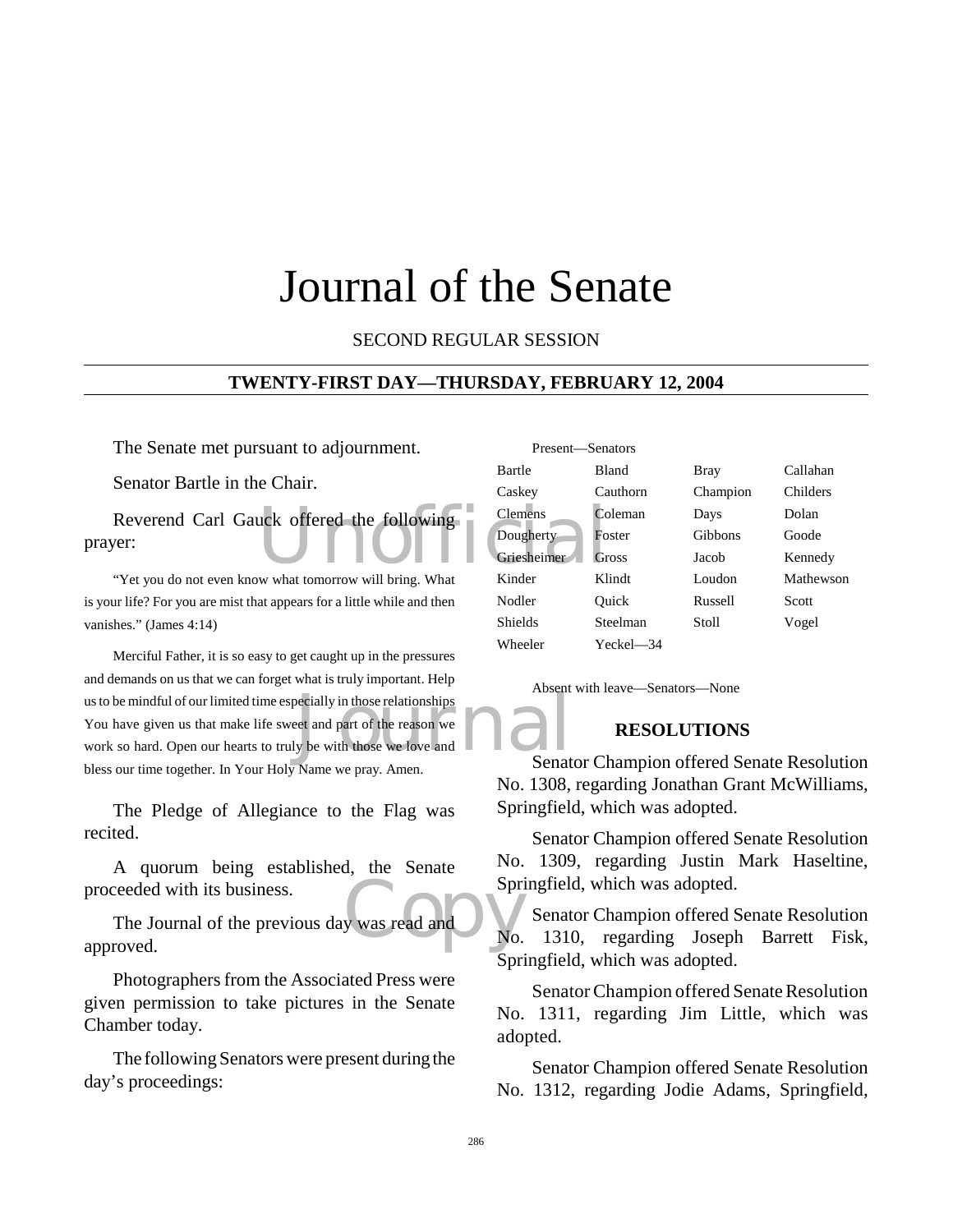which was adopted.

Senator Champion offered Senate Resolution No. 1313, regarding Jim Pearson, Springfield, which was adopted.

Senator Champion offered Senate Resolution No. 1314, regarding Tommy Burnett, Springfield, which was adopted.

Senator Klindt offered Senate Resolution No. 1315, regarding the Sixty-fifth Wedding Anniversary of Paul and Gola Mae Atterbury, which was adopted.

Senator Yeckel offered Senate Resolution No. 1316, regarding Michael Weiderman, Barnhart, which was adopted.

ered Senate Resolution No. WHEREAS, t<br>
S. Crestwood, which was<br>
(2) Demand Senator Yeckel offered Senate Resolution No. 1317, regarding Kohl's, Crestwood, which was adopted.

Senator Yeckel offered Senate Resolution No. 1318, regarding Dr. Robert H. Brockhaus, Sunset Hills, which was adopted.

Senator Yeckel offered Senate Resolution No. 1319, regarding Karen Schuster, Crestwood, which was adopted.

School district<br>Senate Resolution No. Practical idea<br>Sanders, Gladstone, teachers in the Senator Quick offered Senate Resolution No. 1320, regarding Brittany Sanders, Gladstone, which was adopted.

Senator Gibbons offered Senate Resolution No. 1321, regarding Doloris Pepple, Webster Groves, which was adopted.

ate Resolution<br>
er, Kirkwood, appo Senator Gibbons offered Senate Resolution No. 1322, regarding Cindy Roeser, Kirkwood, which was adopted.

Senator Coleman offered Senate Resolution No. 1323, regarding the Paula J. Carter Foundation, St. Louis, which was adopted.

## **INTRODUCTION OF BILLS**

The following Bills were read the 1st time and ordered printed:

#### **SB 1244**–By Coleman.

An Act to repeal sections 556.037 and 589.400, RSMo, and to enact in lieu thereof two new sections relating to sexual offenses.

#### **SB 1245**–By Wheeler.

An Act to amend chapter 334, RSMo, by adding thereto one new section relating to joint negotiations of physicians.

#### **CONCURRENT RESOLUTIONS**

Senators Shields and Bartle offered the following concurrent resolution:

#### SENATE CONCURRENT RESOLUTION NO. 37

WHEREAS, the best way to improve Missouri's schools is to:

(1) Reinforce local control of schools;

(2) Demand greater accountability by state and local administrators which will reduce waste and ensure more money goes to classrooms and less to bureaucrats;

(3) Reduce state and federal regulations that cause the misallocation of resources to fund the wrong priorities and eliminate unnecessary and burdensome regulations that stifle teachers and school districts from improving education;

(4) Support our teachers by looking for new, innovated and practical ideas that the General Assembly can address to assist teachers in the classroom:

NOW THEREFORE BE IT RESOLVED that the members of the Missouri Senate, Ninety-Second General Assembly, Second Regular Session, the House of Representatives concurring therein, hereby establish the "Joint Interim Committee on Teacher Support, Regulatory Reduction and Accountability"; and

BE IT FURTHER RESOLVED that the Committee shall be composed of ten members, with five members of the Senate to be appointed by the President Pro Tem of the Senate, and five members of the House of Representatives to be appointed by the Speaker of the House of Representatives, and no more than six members of such committee shall be from the same political party; and

BE IT FURTHER RESOLVED that the Committee shall conduct a comprehensive analysis of the rules and policies concerning the administrative burdens for teachers; identify opportunities that will allow for greater flexibility, innovation, and freedom to improve teaching opportunities and the quality of a classroom education; identify tax credits, resources, support services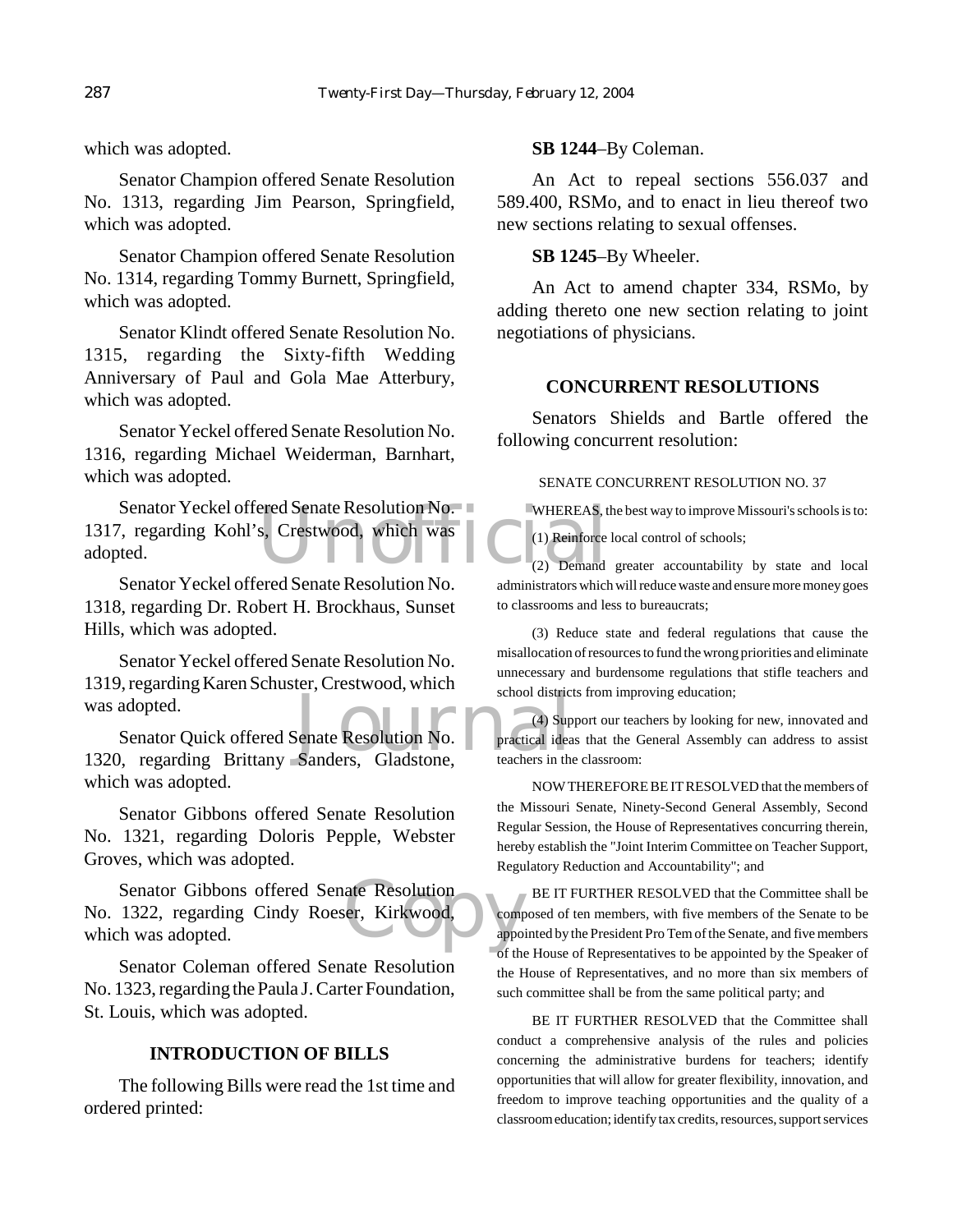and funding for those support services and review classroom technology, including replacement and upgrade of computer hardware and software; review classroom liability and discipline issues facing teachers and look at ways to improve alternative schools; and solicit extensive testimony and opinions from teachers on what additional tools, support systems, legislation, training and funding they need to improve Missouri's educational system; and

BE IT FURTHER RESOLVED that the Committee be authorized to hold hearings as it deems advisable, and may solicit any input or information necessary to fulfill its obligations; and

BE IT FURTHER RESOLVED that the staffs of House Research, Senate Research, and the Joint Committee on Legislative Research shall provide such legal, research, clerical, technical, and bill drafting services as the Committee may require in the performance of its duties; and

receive reimbursement for their actual and necessary expenses attached, do paint in attending meetings of the Committee or any autocommittee thereof; and BEIT FURTHER RESOLVED that the Committee report its on Aging, Fan BE IT FURTHER RESOLVED that the Committee, its members, and any staff personnel assigned to the Committee shall incurred in attending meetings of the Committee or any subcommittee thereof; and

BE IT FURTHER RESOLVED that the Committee report its recommendations and findings to the Missouri General Assembly by January 1, 2005.

President Pro Tem Kinder assumed the Chair.

#### **REPORTS OF STANDING COMMITTEES**

an of the Committee<br>
nental Organization, Calso,<br>
tions. submitted the Senator Yeckel, Chairman of the Committee on Financial and Governmental Organization, Veterans' Affairs and Elections, submitted the following reports:

leave to report that it has considered the same and<br>recommends that the bill do pass.<br>Also, sub-Mr. President: Your Committee on Financial and Governmental Organization, Veterans' Affairs and Elections, to which was referred **SB 933**, begs recommends that the bill do pass.

Also,

Mr. President: Your Committee on Financial and Governmental Organization, Veterans' Affairs and Elections, to which was referred **SB 1038**, begs leave to report that it has considered the same and recommends that the Senate Committee Substitute, hereto attached, do pass.

Senator Foster, Chairman of the Committee on Education, submitted the following report:

Mr. President: Your Committee on Education, to which was referred **SB 969**, begs leave to report that it has considered the same and recommends that the Senate Committee Substitute, hereto attached, do pass.

Senator Loudon, Chairman of the Committee on Small Business, Insurance and Industrial Relations, submitted the following report:

Mr. President: Your Committee on Small Business, Insurance and Industrial Relations, to which was referred **SB 856**, begs leave to report that it has considered the same and recommends that the Senate Committee Substitute, hereto attached, do pass.

Senator Shields, Chairman of the Committee on Aging, Families, Mental and Public Health, submitted the following reports:

Mr. President: Your Committee on Aging, Families, Mental and Public Health, to which was referred **SB 1123**, begs leave to report that it has considered the same and recommends that the bill do pass.

Also,

Mr. President: Your Committee on Aging, Families, Mental and Public Health, to which was referred **SJR 29**, begs leave to report that it has considered the same and recommends that the joint resolution do pass.

Senator Bartle, Chairman of the Committee on the Judiciary and Civil and Criminal Jurisprudence, submitted the following reports:

Mr. President: Your Committee on the Judiciary and Civil and Criminal Jurisprudence, to which was referred **SB 1138**, begs leave to report that it has considered the same and recommends that the bill do pass.

Also,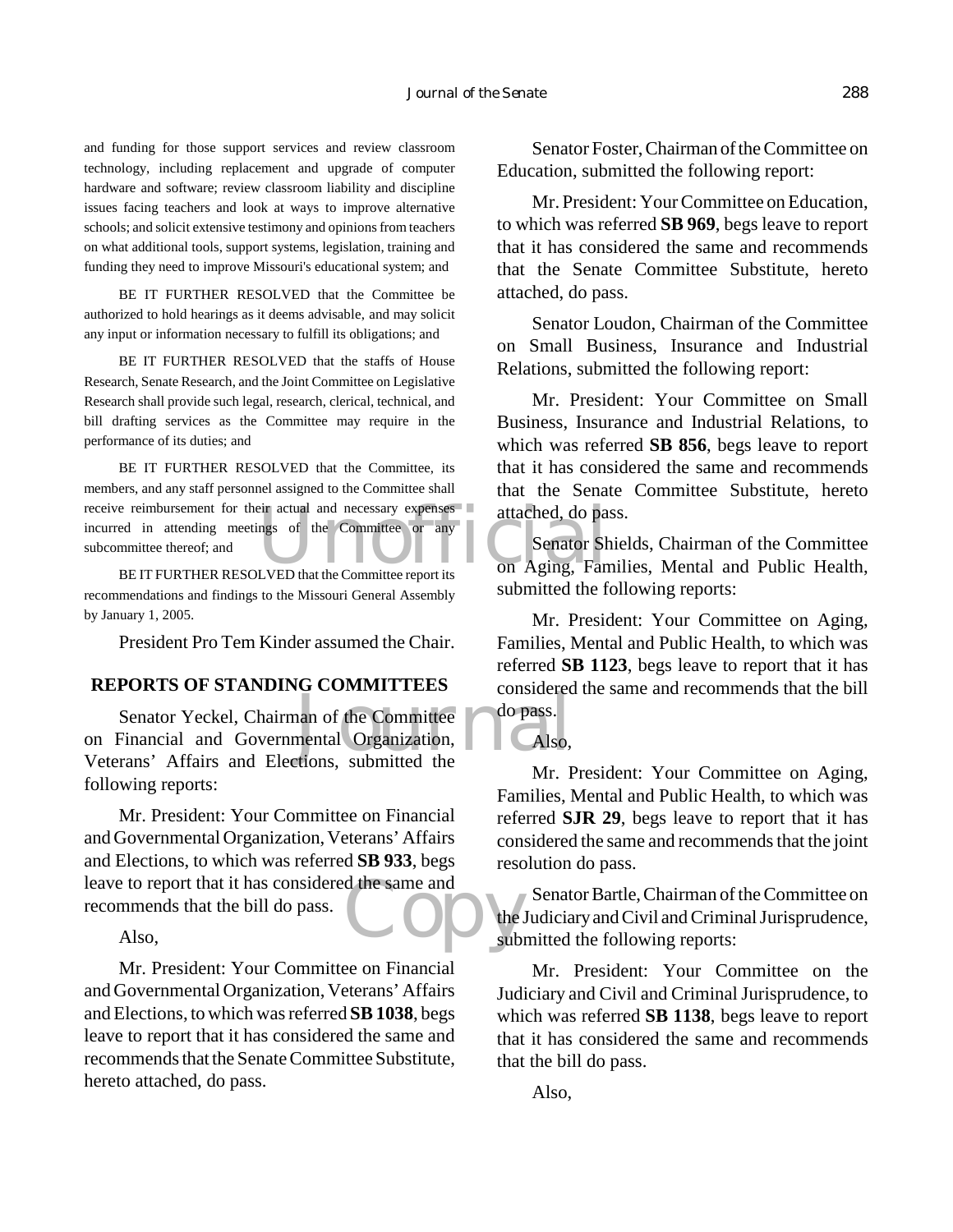Mr. President: Your Committee on the Judiciary and Civil and Criminal Jurisprudence, to which was referred **SB 870**, begs leave to report that it has considered the same and recommends that the bill do pass.

Senator Gibbons, Chairman of the Committee on Rules, Joint Rules, Resolutions and Ethics, submitted the following reports:

Mr. President: Your Committee on Rules, Joint Rules, Resolutions and Ethics, after examination of **SB 703**, respectfully requests that it be removed from the Senate Consent Calendar in accordance with the provisions of Senate Rule 45.

Also,

SENATE CO.<br>
ions and Ethics, after<br>
SENATE CO.<br>
SENATE CO.<br>
SENATE CO.<br>
SENATE CO.<br>
SENATE CO. Mr. President: Your Committee on Rules, Joint Rules, Resolutions and Ethics, after examination of **SB 886**, respectfully requests that it be removed from the Senate Consent Calendar in accordance with the provisions of Senate Rule 45.

Also,

ith SCS, respectfully<br>ed from the Senate<br>coordance with the american community Mr. President: Your Committee on Rules, Joint Rules, Resolutions and Ethics, after examination of **SB 754**, with **SCS**, respectfully requests that it be removed from the Senate Consent Calendar in accordance with the provisions of Senate Rule 45.

Also,

not that it has<br>the bills have<br>printed copies Mr. President: Your Committee on Rules, Joint Rules, Resolutions and Ethics, to which were referred **SCS** for **SBs 1144**, **919**, and **874** and **SS** for **SB 732**, begs leave to report that it has examined the same and finds that the bills have been truly perfected and that the printed copies furnished the Senators are correct.

Senator Bartle assumed the Chair.

# **SENATE BILLS FOR PERFECTION**

Senator Gross moved that **SB 730**, with **SCS**, be called from the Informal Calendar and taken up for perfection, which motion prevailed.

**SCS** for **SB 730**, entitled:

# SENATE COMMITTEE SUBSTITUTE FOR SENATE BILL NO. 730

An Act to amend chapter 137, RSMo, by adding thereto one new section relating to a homestead exemption for the elderly.

Was taken up.

Senator Gross moved that **SCS** for **SB 730** be adopted.

Senator Gross offered **SS** for **SCS** for **SB 730**, entitled:

# SENATE SUBSTITUTE FOR SENATE COMMITTEE SUBSTITUTE FOR SENATE BILL NO. 730

An Act to amend chapter 137, RSMo, by adding thereto one new section relating to a homestead exemption for the elderly, with an effective date and sunset provisions.

Senator Gross moved that **SS** for **SCS** for **SB 730** be adopted.

Senator Goode offered **SA 1**:

# SENATE AMENDMENT NO. 1

Amend Senate Substitute for Senate Committee Substitute for Senate Bill No. 730, Page 1, Section A, Line 3 of said page, by inserting after all of said line the following:

"**135.037. As used in sections 135.037 to 135.083, the following terms shall mean:**

**(1) "Department", the department of revenue;**

**(2) "Director", the director of revenue;**

**(3) "Equity interest", the difference between the true value in money of the property as determined by the county assessor's office and the total of:**

**(a) All debts from mortgage liens, deeds of**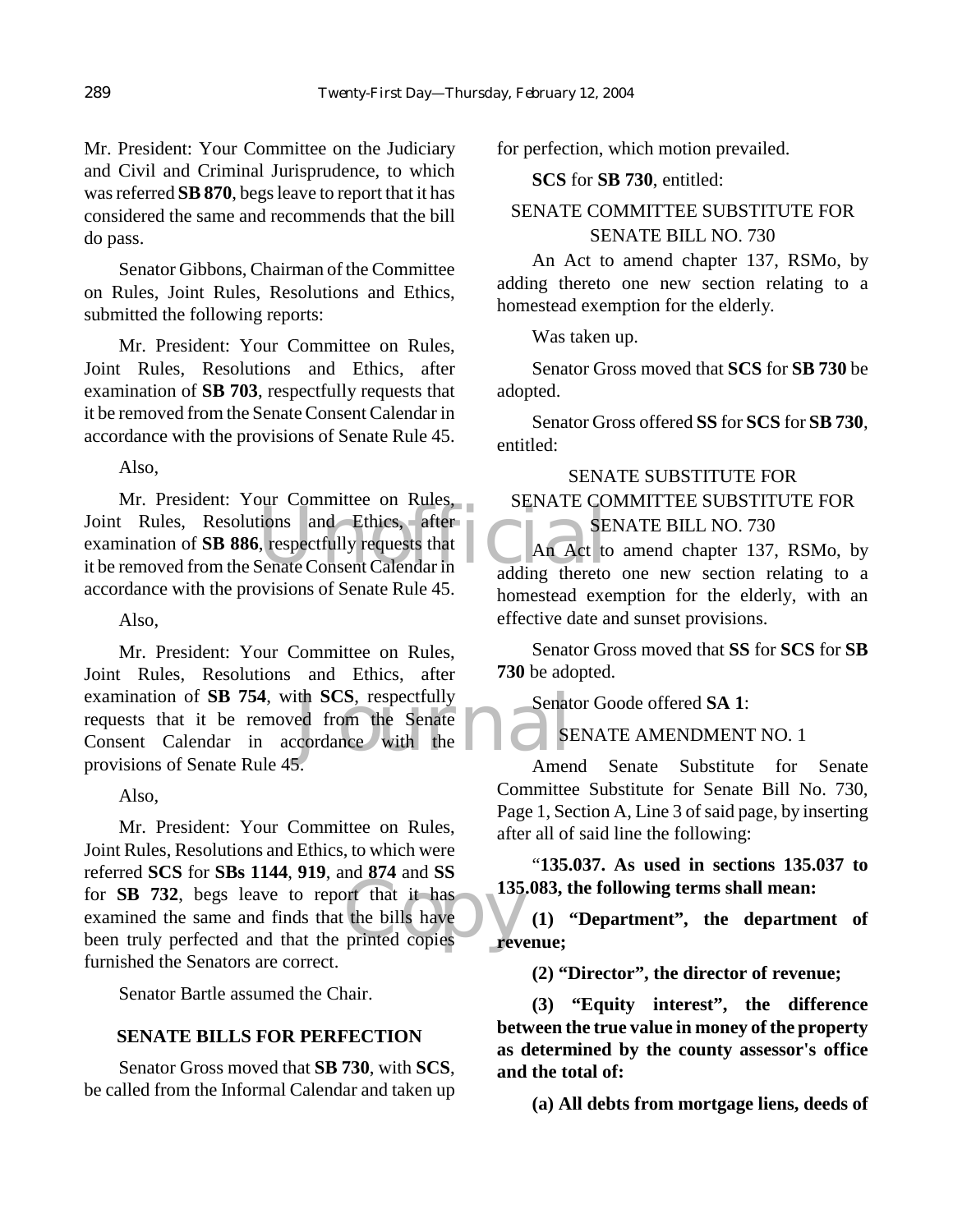**trust, or security interests which are recorded or noted on a certificate of title prior to January first of the current tax year; and**

**(b) Accumulated deferred taxes;**

the unit consisting of the homestead compared<br>to the total value of the building exclusive of the<br>common elements, if any. If the homestead is<br>located on a farm, the homestead consists of the<br>than the maxim **(4) "Homestead", the owner occupied principal dwelling, either real or personal property, owned by the taxpayer and the land surrounding it as it is reasonably necessary for use of the dwelling as a home, not to exceed five acres. If the homestead is located in a multi-unit building, the homestead is the portion of the building actually used as the principal dwelling and its percentage of the value of the common elements and of the value of the property upon which it is built. The percentage is the value of to the total value of the building exclusive of the common elements, if any. If the homestead is located on a farm, the homestead consists of the dwelling house, appurtenances, and the land used in connection therewith, not to exceed five acres;**

**(5) "Household", all persons residing in a single dwelling whether related or not;**

single dwelling whether related or not;<br>
(6) "Household income", the combined<br>
federal adjusted gross income of all members of deferral p<br>
it shall ha **(6) "Household income", the combined the household, whether filing jointly or individually;**

**(7) "Maximum upper limit", thirty-two thousand dollars;**

the property<br>
pursuant to by the pur<br>
pur<br>
pre **(8) "Tax-deferred property", the property upon which taxes are deferred pursuant to sections 135.037 to 135.083;**

**(9) "Taxes" or "property taxes", ad valorem taxes, assessments, fees, and charges entered on the assessment and tax roll;**

**(10) "Taxpayer", an individual who has filed a claim for deferral pursuant to section 135.039 or individuals who have jointly filed a claim for deferral pursuant to section 135.039.**

**135.039. 1. An individual, or two or more individuals jointly, may elect to defer the property taxes on their homestead by filing a claim for deferral with the county clerk after January first and on or before October fifteenth of the first year in which deferral is claimed if the individual, or, in the case of two or more individuals filing a claim jointly, the older individual, is sixty-two years of age or older on October fifteenth of the year in which the claim is filed.**

**2. In order to make the election described in subsection 1 of this section, the individual must have, or in case of two or more individuals filing a claim jointly, all of the individuals together must have household income for the calendar year immediately preceding the calendar year in which the claim is filed of less than the maximum upper limit.**

**3. The county clerk shall forward each claim filed pursuant to this section to the director of revenue which shall determine if the property is eligible for deferral.**

**4. When the taxpayer elects to defer property taxes for any year by filing a claim for deferral pursuant to subsection 1 of this section, it shall have the effect of:**

**(1) Deferring the payment of the property taxes levied on the homestead for the year beginning on January first of such year;**

**(2) Continuing the deferral of the payment by the taxpayer of any property taxes deferred pursuant to section 135.037 to 135.083 for previous years which have not become delinquent pursuant to section 135.061;**

**(3) Continuing the deferral of the payment by the taxpayer of any future property taxes for as long as the provisions of section 135.041 are met.**

**5. If a guardian or conservator has been**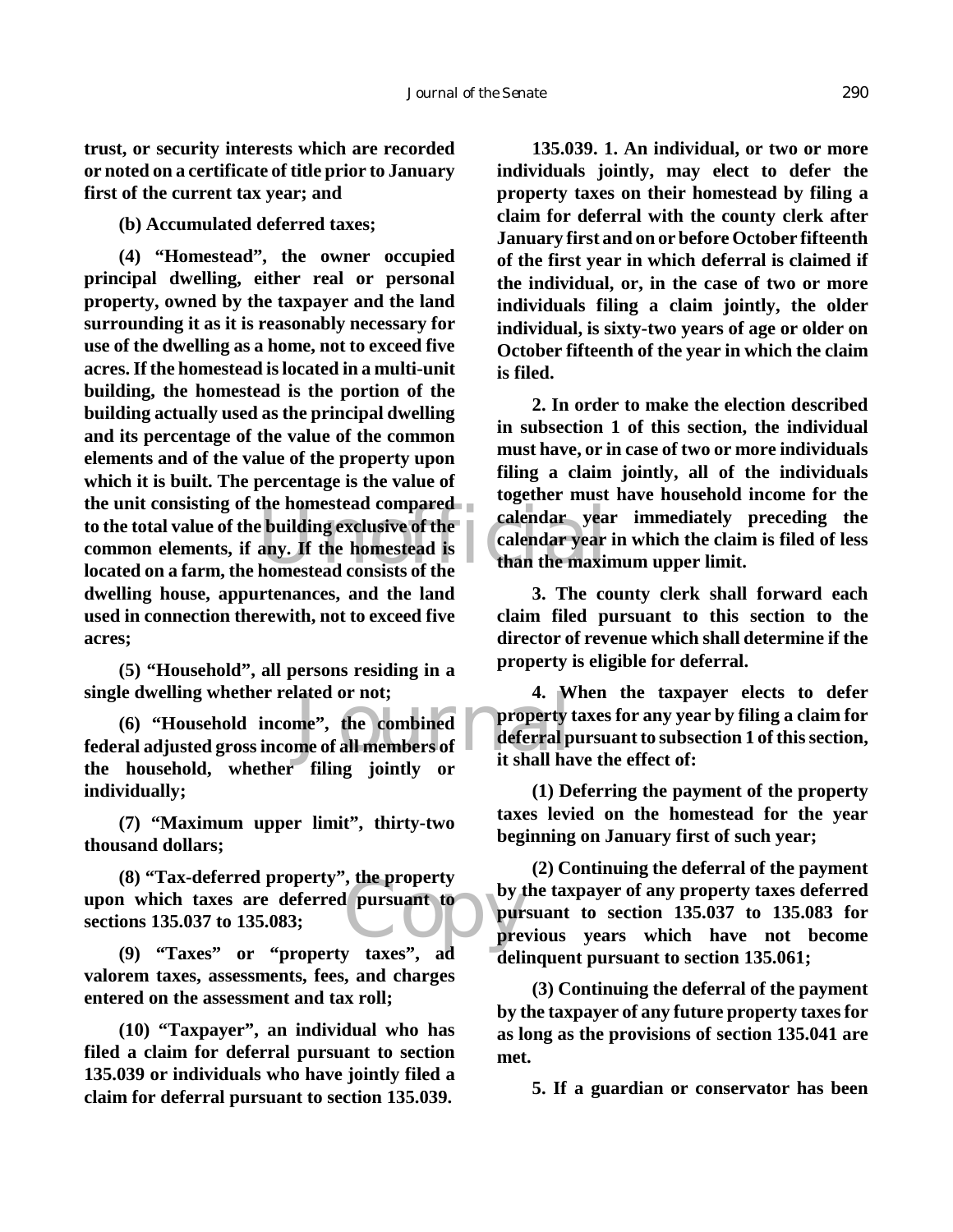**appointed for an individual otherwise qualified to obtain deferral of taxes pursuant to sections 135.037 to 135.083, the guardian or conservator may act for such individual in complying with the provisions of sections 135.037 to 135.083.**

**6. If a trustee of an inter vivos trust which was created by and is revocable by an individual, who is both the settlor and a beneficiary of the trust and who is otherwise qualified to obtain a deferral of taxes pursuant to sections 135.037 to 135.083, owns the fee simple estate under a recorded instrument of sale, the trustee may act for the individual in complying with the provisions of sections 135.037 to 135.083.**

Exection shall be construed<br>
of an individual to file a<br>
individual even though<br>
ible to claim the deferral<br>
shall consume the property of the property of the property. **7. Nothing in this section shall be construed to require a spouse of an individual to file a claim jointly with the individual even though the spouse may be eligible to claim the deferral jointly with the individual.**

eal in the manner<br>claim pursuant to<br>135.0 **8. Any person aggrieved by the denial of a claim for deferral of homestead property taxes or disqualification from deferral of homestead property taxes may appeal in the manner provided for denial of a claim pursuant to section 143.841, RSMo.**

**135.041. In order to qualify for tax deferral pursuant to sections 135.037 to 135.083, the property must meet all of the following requirements when the claim is filed and thereafter so long as the payment of taxes by the taxpayer is deferred:**

taxpayer is deferred:<br>
(1) The property must be the homestead of<br>
the individual or individuals who file the claim<br>
indi **(1) The property must be the homestead of for deferral, except for an individual required to be absent from the homestead by reason of health;**

**(2) The person claiming the deferral must, by himself or herself or together with his or her spouse, own the fee simple estate or be purchasing the fee simple estate under a** **recorded instrument of sale, or two or more persons must together own or be purchasing the fee simple estate with rights of survivorship under a recorded instrument of sale if all owners live in the homestead and if all owners apply for the deferral jointly;**

**(3) There must be no prohibition to the deferral of property taxes contained in any provision of federal law, rule or regulation applicable to a mortgage, trust deed, land sale contract or conditional sale contract for which the homestead is security;**

**(4) The equity interest in the homestead is a positive number equal to or exceeding ten percent of the true value in money of the homestead;**

**(5) The person claiming the deferral must, by himself or herself or together with his or her spouse, show proof of insurance at any time on the homestead in an amount equal to or exceeding the market value as provided in the most recent tax bill of the homestead, to the director of revenue, and the insurance must be kept in place as long as deferral pursuant to sections 135.037 to 135.083 is maintained.**

**135.043. 1. A taxpayer's claim for deferral pursuant to section 135.039 shall be in writing on a form supplied by the department and shall:**

**(1) Describe the homestead;**

**(2) Recite facts establishing the eligibility for the deferral pursuant to the provisions of sections 135.037 to 135.083, including facts that establish that the household income of the individual, or individuals in the household, was, for the calendar year immediately preceding the calendar year in which the claim is filed, less than the amount required pursuant to section 135.039;**

**(3) Have attached any documentary proof required by the director to show that the**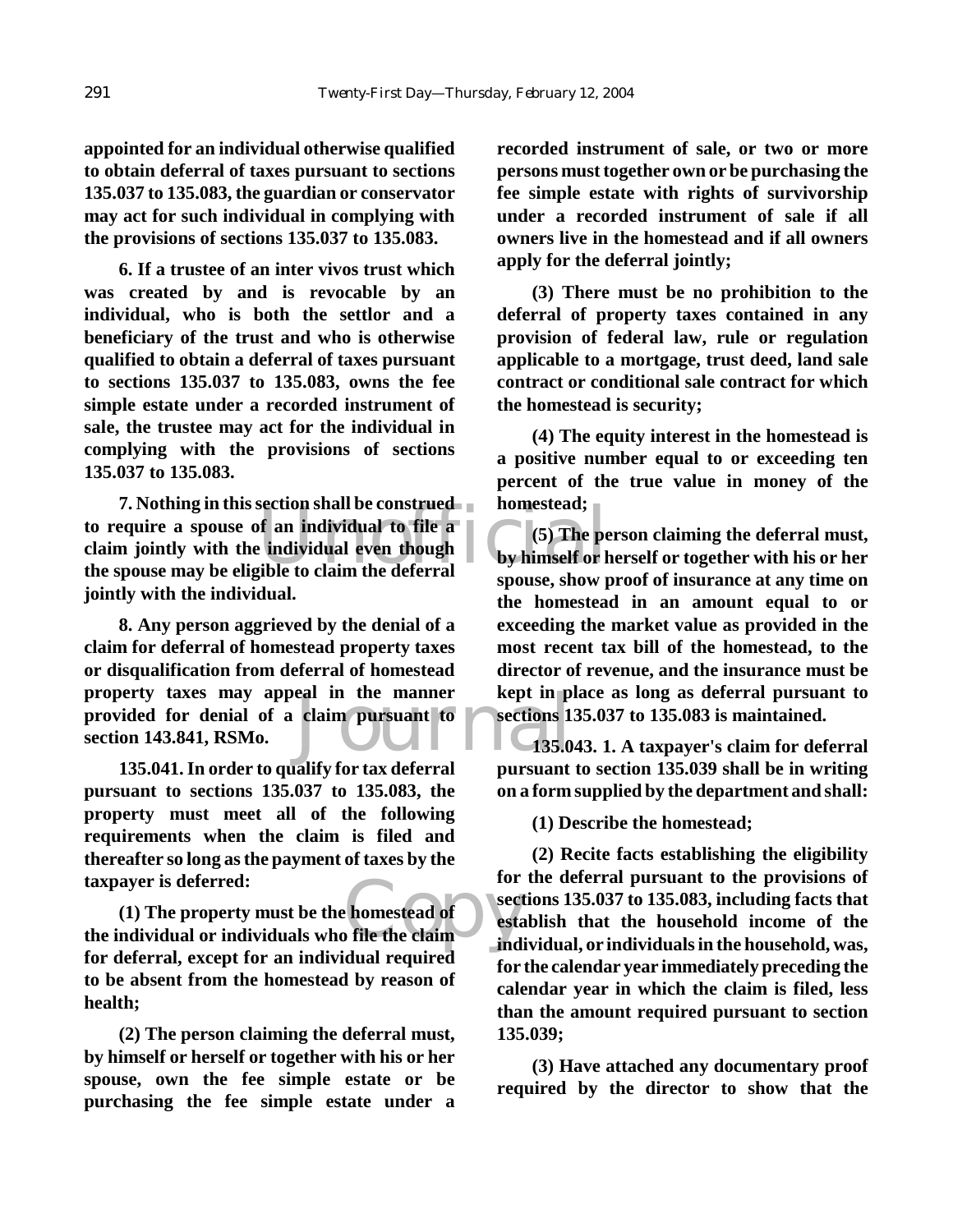**requirements of sections 135.037 to 135.083 have been met.**

**2. The claim shall be in the form of an affidavit verifying that the statements contained in the claim are true.**

**135.045. 1. If eligibility for deferral of homestead property is established as provided in sections 135.037 to 135.083, the director of revenue shall notify the county assessor or collector who shall show on the current ad valorem assessment and tax roll which property is tax-deferred property by an entry clearly designating such property as tax-deferred property.**

collector shall send to the director, as soon as<br>the taxes are extended upon the roll, the tax<br>statement for each tax-deferred property. **2. When requested by the director, the tax the taxes are extended upon the roll, the tax statement for each tax-deferred property.**

**3. Interest shall accrue on the actual amount of taxes advanced to the county for the tax-deferred property at the rate of six percent per annum.**

director of revenue a notice t<br>ed in the mortgage list of tax-deferred **135.047. 1. In each county in which there is tax-deferred property, the director of revenue shall cause to be recorded in the mortgage records of the county, a list of tax-deferred properties of that county. The list shall contain a description of the property as listed on the assessment roll together with the name of the owner or owners listed thereon.**

on 155.055, the<br>d properties<br>ection is notice<br>against those **2. Except as provided in section 135.053, the recording of the tax-deferred properties pursuant to subsection 1 of this section is notice that the director claims a lien against those properties in the amount of the deferred taxes plus interest together with any fees paid to the county clerk in connection with the recording, release or satisfaction of the lien.**

**3. Notwithstanding any provisions of law to the contrary, the director shall not be required to pay any filing, indexing, or recording fees to the county in connection with the recording,** **release, or satisfaction of liens against tax-deferred properties of that county in advance or at the time entry is made.**

**135.049. 1. Upon determining the amount of deferred taxes on tax-deferred property for the tax year, the director shall pay to the respective county tax collectors an amount equivalent to the deferred taxes less two percent thereof. Payment shall be made from the account established pursuant to section 135.083.**

**2. The director shall maintain records for each deferred property and shall accrue interest only on the actual amount of taxes advanced to the county.**

**3. If only a portion of taxes are deferred pursuant to section 135.065, the director shall pay the portion that will be deferred for that year to the tax collector and shall provide a separate notice to the county assessor stating the amount of property taxes that the director is paying.**

**135.051. 1. On or before December fifteenth of each year, the director of revenue shall send a notice to each taxpayer who is qualified to claim deferral of property taxes for the current tax year. The notice shall:**

**(1) Inform the taxpayer that the property taxes have or have not been deferred in the current year;**

**(2) Show the total amount of taxes remaining deferred since initial application for deferral and the interest accruing therein to November fifteenth of the current year;**

**(3) Inform the taxpayer that voluntary payment of the deferred taxes may be made at any time to the director of revenue;**

**(4) Contain any other information that the director considers necessary to facilitate administration of the homestead deferral program.**

**2. The director shall give the notice**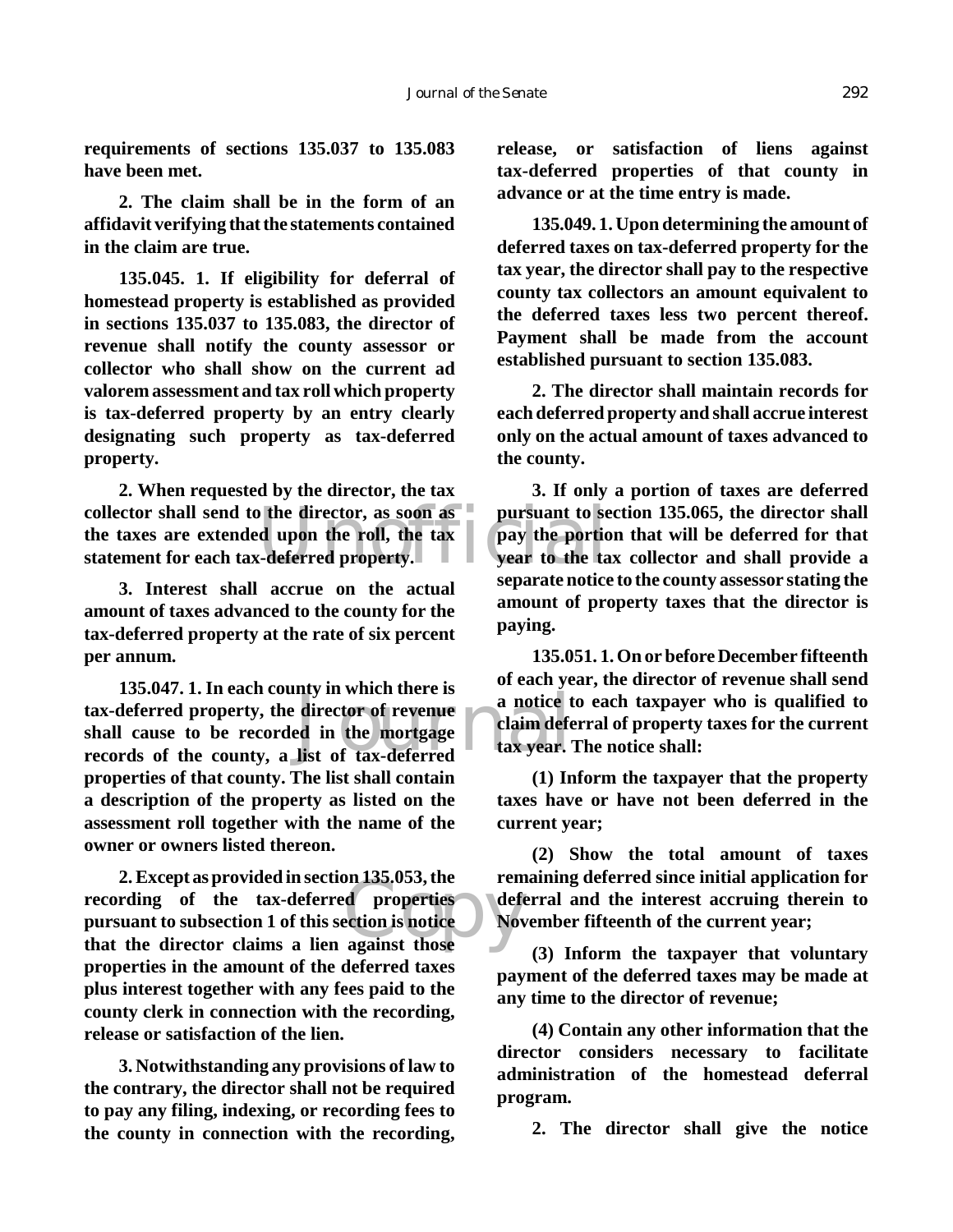**required pursuant to subsection 1 of this section by an unsealed postcard or other form of mail sent to the residence address of the taxpayer as shown in the claim for deferral or as otherwise determined by the director to be the correct address of the taxpayer.**

shall file an additional lien for an estimate of the<br>
amount of property taxes that will be deferred<br>
for the next five years, and interest thereon. The<br>
may be forecle **135.053. 1. At the time that the taxpayer elects to defer property taxes pursuant to sections 135.037 to 135.083 the director of revenue shall estimate the amount of property taxes that will be deferred for a period of five tax years beginning on or after January 1, 2005, or the year of deferral, whichever is later, and interest thereon. Thereafter, the director shall have a lien in the amount of the estimate. Every five years after filing the initial lien, the director shall file an additional lien for an estimate of the amount of property taxes that will be deferred liens provided in this subsection shall be considered part of the public record.**

first of the first tax year in which the lien is<br>filed.<br>3. The liens created pursuant to subsection repayment **2. The liens created pursuant to subsection 1 of this section shall attach to the property to which the election to defer relates on January filed.**

Which are recorded of hoted on a certaineate of<br>title prior in time to the attachment of the liens<br>for deferred taxes shall be prior to the liens for<br>deferred taxes. **3. The liens created pursuant to subsection 1 of this section in the amount of the estimate shall have the same priority as other real property tax liens except that the liens of mortgages, trust deeds, or security interests which are recorded or noted on a certificate of for deferred taxes shall be prior to the liens for deferred taxes.**

**4. If during the period of tax deferment, the amount of taxes, interest, and fees exceeds the estimate, the director shall have a lien for the amount of the excess. The liens for the excess shall attach to the property on January first of the tax year in which the excess occurs. The lien for the excess shall have the same priority as other real property tax liens, except that the lien** **of mortgages, trust deeds, or security interests recorded or noted on any certificate of title prior in time to the date that the director records an amendment to its estimate to reflect its lien for the excess shall be prior to the lien for the excess.**

**5. Notwithstanding the provisions of section 135.047, the notice of lien for deferred taxes recorded as provided in section 135.047 arising on or after January 1, 2005, shall list the amount of the estimate of deferred taxes, interest and fees made by the director pursuant to subsection 1 of this section and any amendment to the notice to reflect a lien for excess, as described pursuant to subsection 4 of this section, shall list the amount of the excess that the director claims as lien.**

**6. A lien created pursuant to this section may be foreclosed by the director pursuant to the law relating to foreclosure in civil suits or any other collection methods given the director of revenue. The court may award reasonable attorney fees to the prevailing party in a foreclosure action pursuant to this section.**

**7. Receipts from foreclosure proceedings shall be credited in the same manner as other repayments of deferred property taxes pursuant to section 135.083.**

**8. By means of voluntary payment made as provided pursuant to section 135.067, the taxpayer may limit the amount of the lien for deferred taxes created pursuant to this section. If the taxpayer desires that the limit be reflected in the records of the county, the taxpayer must request, subject to any rules adopted by the director, that the director cause a partial satisfaction of the lien to be recorded in the county. Upon receipt of such a request, the director shall cause a partial satisfaction, in the amount of the voluntary payment, to be so recorded. Nothing in this subsection shall affect the priority of the liens of the director, as originally created pursuant to subsections 1 and**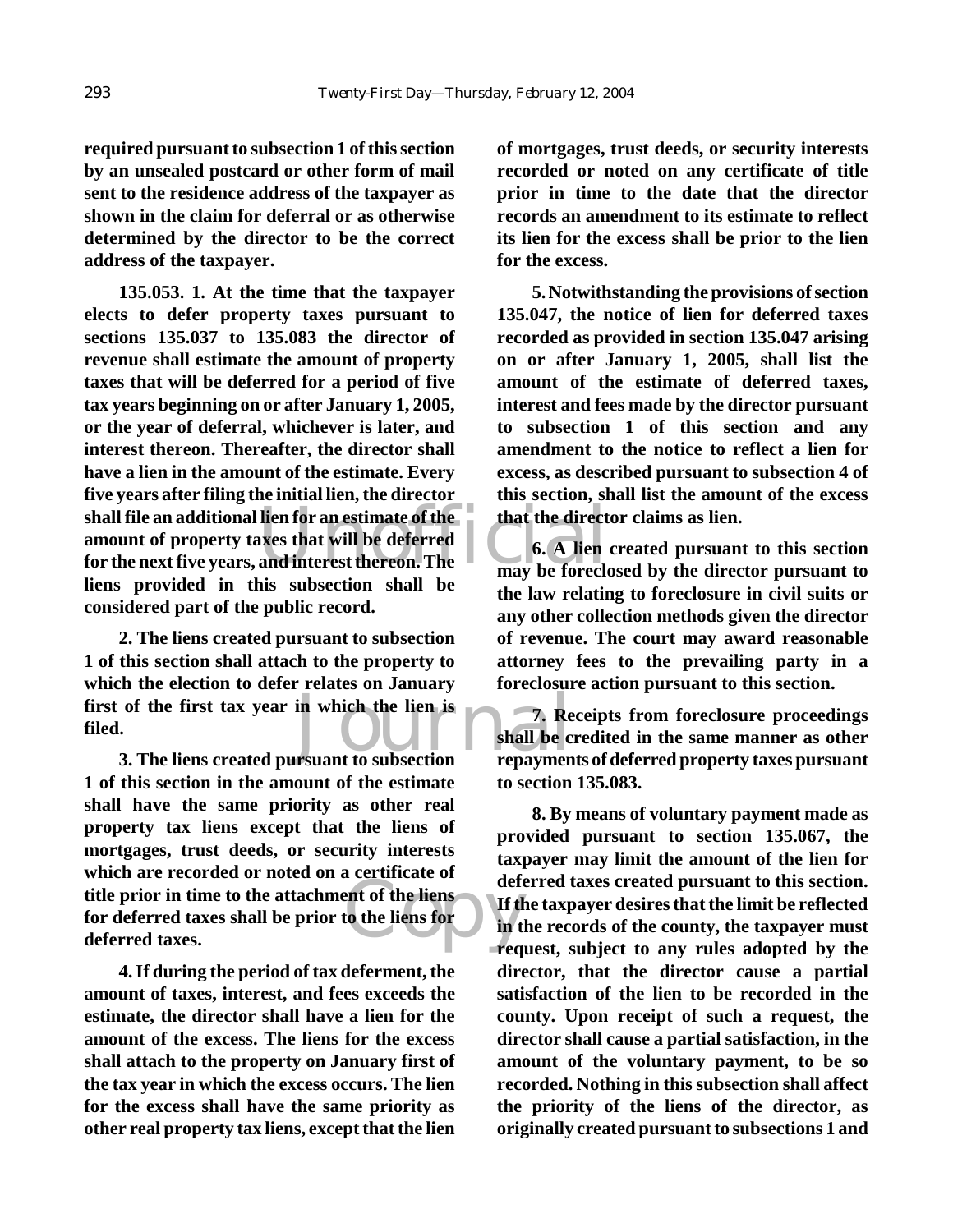**4 of this section.**

**9. Nothing in this section shall affect any lien arising pursuant to sections 135.037 to 135.083 for taxes assessed before January 1, 2005.**

**135.059. Subject to section 135.063, all deferred property taxes, including accrued interest, become payable as provided in section 135.061 when:**

**(1) The taxpayer who claimed deferment of collection of property taxes on the homestead dies or, if there was more than one claimant, the survivor of the taxpayers who originally claimed deferment of collection of property taxes pursuant to section 135.039 dies;**

(2) Except as provided in section 135.057,<br>
property with respect to which deferment of a claim jointly<br>
ction of taxes is claimed is sold, or some the property in **the property with respect to which deferment of collection of taxes is claimed is sold, or some person other than the taxpayer who claimed the deferment becomes the owner of the property;**

m such tax-deferred<br>th;<br>red property a<br>control of the control of the control of the control of the control of the control of the control of the control of the control of the control of the control of the control of the con **(3) The tax-deferred property is no longer the homestead of the taxpayer who claimed the deferral, except in the case of a taxpayer required to be absent from such tax-deferred property by reason of health;**

**(4) The tax-deferred property, a manufactured structure or floating home, is moved out of the state.**

**135.061. 1. Whenever any of the circumstances listed in section 135.059 occurs:**

the assessment<br>
e occurs shall<br>
r; and<br>
pro **(1) The deferral of taxes for the assessment year in which the circumstance occurs shall continue for such assessment year; and**

**(2) The amounts of deferred property taxes, including accrued interest, for all years shall be due and payable on the date of closing or the date of probate to the director of revenue, except as provided in subsection 3 of this section, section 135.063 and section 135.075.**

**2. Notwithstanding the provisions of**

**subsection 1 of this section and section 135.075, when the circumstances occur listed in subsection 4 of section 135.059, the amount of deferred taxes shall be due and payable five days before the date of removal of the property from the state.**

**3. If the amounts falling due as provided in this section are not paid on the indicated due date, or as extended pursuant to section 135.075, such amounts shall be deemed delinquent as of that date and the property shall be subject to foreclosure as provided in section 135.053.**

**135.063. 1. Notwithstanding the provisions of section 135.059, when one of the circumstances listed in section 135.059 occurs, the spouse who was not eligible to or did not file a claim jointly with the taxpayer may continue the property in its deferred tax status by filing a claim within the time and in the manner provided pursuant to section 135.039 if:**

**(1) The spouse of the taxpayer is or will be sixty years of age or older not later than six months from the day the circumstance listed in section 135.059 occurs; and**

**(2) The property is the homestead of the spouse of the taxpayer and meets the requirements of subsection 2 of section 135.041.**

**2. A spouse who does not meet the age requirements of subsection 1 of this section but is otherwise qualified to continue the property in its tax-deferred status pursuant to subsection 1 of this section may continue the deferral of property taxes deferred for previous years by filing a claim within the time and in the manner provided pursuant to section 135.039. If a spouse eligible for and continuing the deferral of taxes previously deferred pursuant to this subsection becomes sixty-two years of age prior to October fifteenth of any year, the spouse may elect to continue the deferral of previous years' taxes deferred pursuant to this subsection and**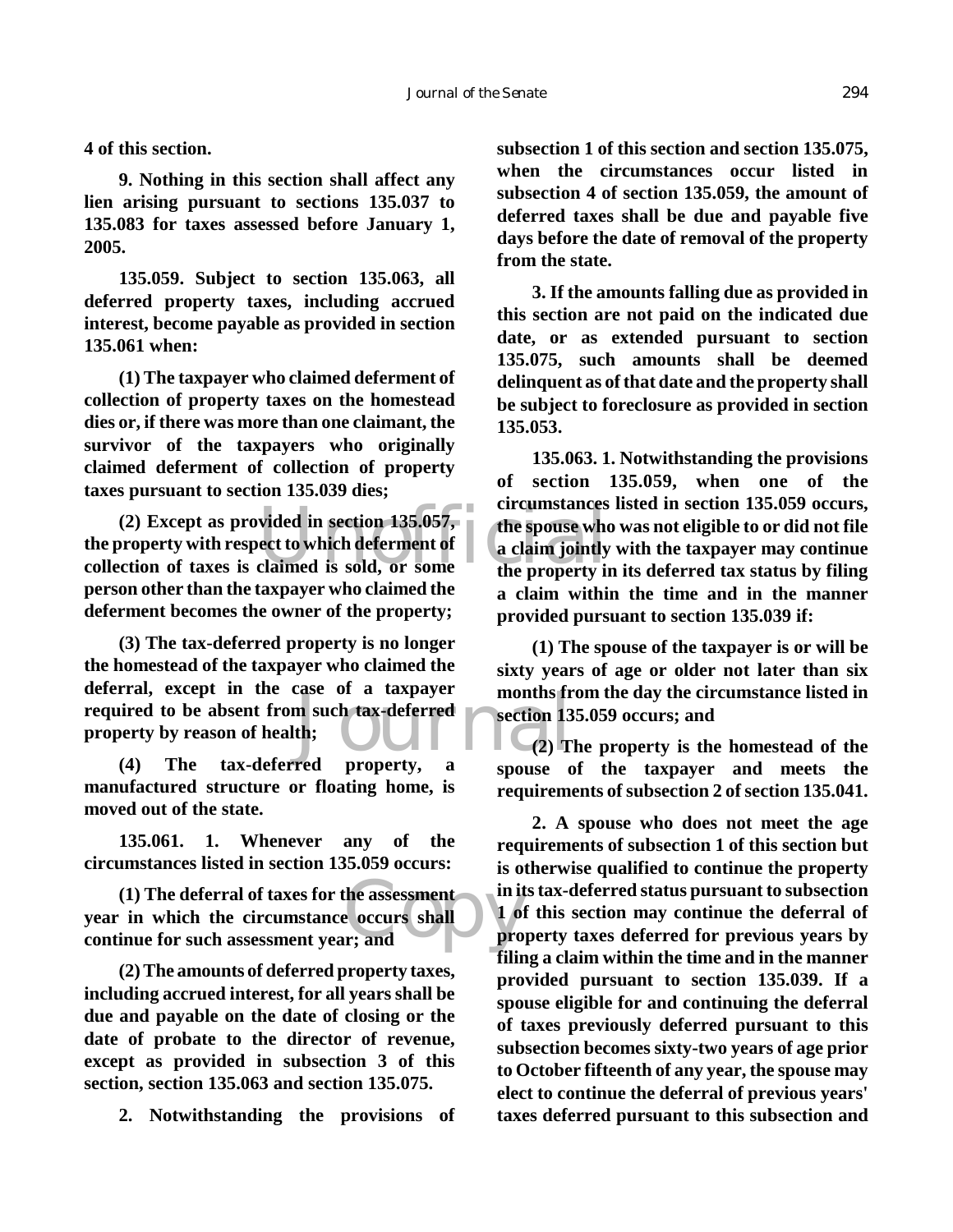**may elect to defer the current assessment year's taxes on the homestead by filing a claim within the time and in the manner provided pursuant to section 135.039. Thereafter, payment of the taxes levied on the homestead and deferred pursuant to this subsection and payment of taxes levied on the homestead in the current assessment year and in future years may be deferred in the manner provided in and subject to sections 135.037 to 135.083.**

Fifteenth, the claim may be filed within one<br>
hundred eighty days after notice of taxes due<br>
and payable pursuant to section 135.037 is<br>
taxpayer or to **3. Notwithstanding that section 135.039 requires that a claim be filed no later than October fifteenth, if the director of revenue determines that good and sufficient cause exists for the failure of a spouse to file a claim pursuant to this section on or before October fifteenth, the claim may be filed within one hundred eighty days after notice of taxes due mailed or delivered by the director to the taxpayer or taxpayers.**

in the case of two or more individuals electing to<br>
defer property taxes jointly, all of the<br>
individuals together, or the spouse who has filed<br> **1.** No deferral is allowed shall be reduced by fifty not<br>
cents for each dollar of household income in<br>
excess of the maximum upper limit or if that<br>
income exceeds the maximum upper limit by a **135.065. 1. Notwithstanding the provisions of section 135.039 or any other provision of sections 135.037 to 135.083, if the individual or, in the case of two or more individuals electing to defer property taxes jointly, all of the a claim pursuant to section 135.063, has household income that exceeds the maximum upper limit for the tax year that began in the previous calendar year, then for the tax year next beginning, the amount of taxes for which cents for each dollar of household income in excess of the maximum upper limit or if that income exceeds the maximum upper limit by a factor of two, the property taxes shall not be deferred.**

**2. Prior to December first of each year, the director of revenue shall review returns filed pursuant to chapter 143, RSMo, to determine if subsection 1 of this section is applicable for a homestead for the tax year next beginning. If** **subsection 1 of this section is applicable, the director shall notify by mail the taxpayer or taxpayers electing deferral, and the taxes otherwise to be deferred for the tax year next beginning shall be reduced as provided in subsection 1 of this section or, if household income in excess of the maximum upper limit exceeds the maximum upper limit by a factor of two, the property taxes shall not be deferred.**

**3. If the taxpayer or taxpayers does not file a return for purposes of chapter 143, RSMo, and the director has reason to believe that the federal adjusted gross income of the taxpayer or taxpayers exceeds the maximum upper limit for the tax year that began in the previous calendar year, the director shall notify by mail the taxpayer or taxpayers electing deferral. If, within thirty days after the notice is mailed, the taxpayer or taxpayers does not file a return pursuant to chapter 143, RSMo, or otherwise satisfy the director that household income does not exceed the maximum upper limit, the director shall again notify the taxpayer or taxpayers, and the taxes otherwise to be deferred for the tax year next beginning shall not be deferred.**

**4. Nothing in this section shall affect the continued deferral of taxes that have been deferred for tax years beginning prior to the tax year next beginning or the right to deferral of taxes for a tax year beginning after the tax year next beginning if subsection 1 of this section is not applicable for that tax year for the homestead.**

**5. If, after an initial determination pursuant to this section has been made by the director, upon audit or examination or otherwise, it is discovered that the taxpayer or taxpayers had household income in excess of the limitation provided pursuant to subsection 1 of this section, the director shall determine the amount of taxes deferred that should not have been deferred and give notice to the taxpayer or**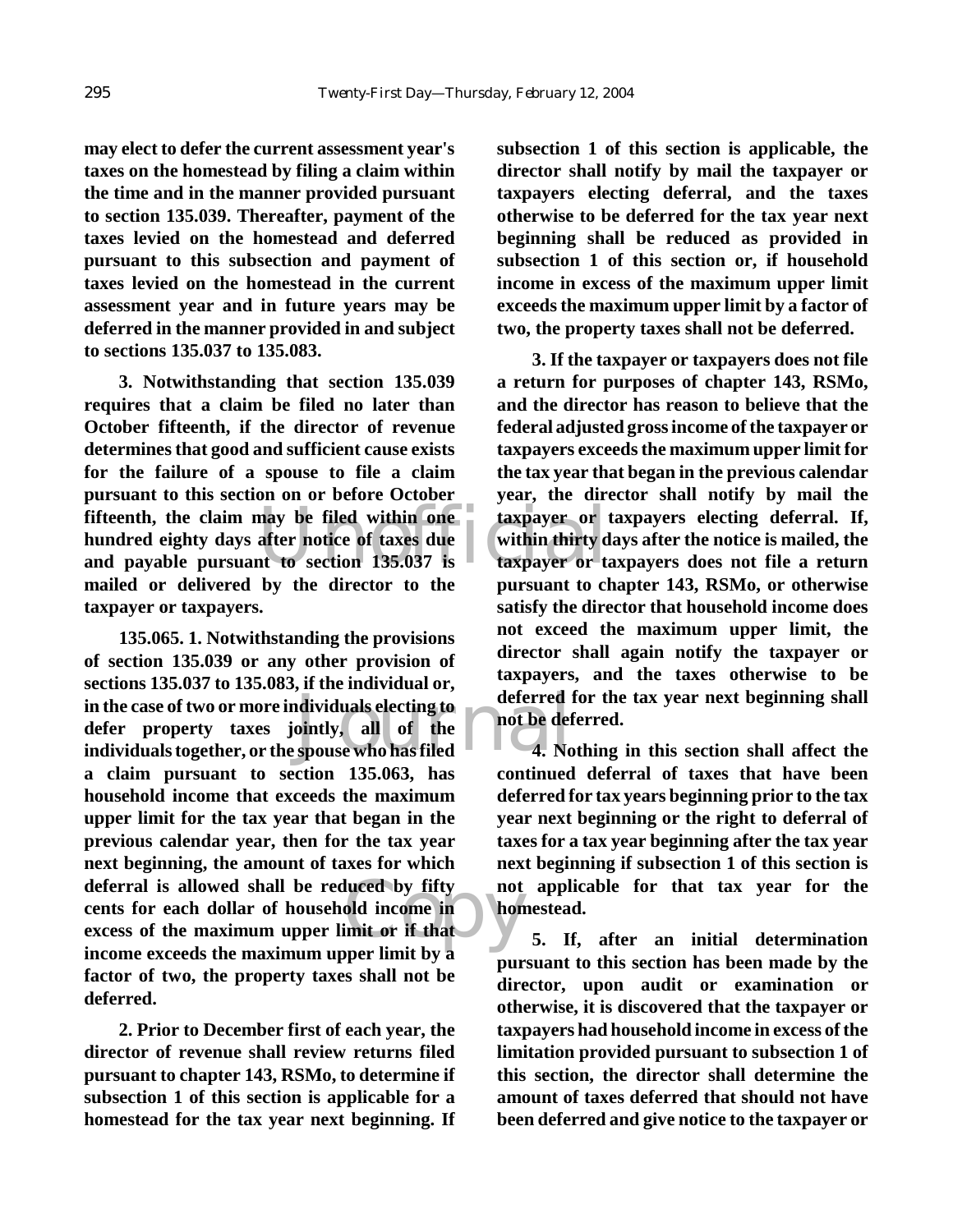payment and the release<br>dence of the removal and<br>lien pursuant to sections<br>he extent of the navment. **taxpayers of the amount of taxes that should not have been deferred. The provisions of chapter 143, RSMo, shall apply to a determination of the director pursuant to this section in the same manner as those provisions are applicable to an income tax deficiency. The amount of deferred taxes that should not have been deferred shall bear interest from the date paid by the director until paid at the rate of six percent. A deficiency shall not be assessed pursuant to this section if notice required pursuant to this section is not given to the taxpayer or taxpayers within three years after the date that the director has paid the deferred taxes to the county. Upon payment of the amount assessed as deficiency, and interest, the department shall execute a release in the amount of the payment and the release shall be conclusive evidence of the removal and extinguishment of the lien pursuant to sections 135.037 to 135.083 to the extent of the payment.**

Express in the amount<br>
in provided pursuant<br>
on, the director shall<br>
taxes deferred that<br>
or part **Example 15**<br>
Sose provisions<br>
Sose provisions<br>
and have been<br>
that the period of the period of the period of the period of the period of the period of the period of the per<br>
period of the period of the period of the perio **6. If, after an initial determination pursuant to this section has been made by the director, upon claim for refund, audit or examination or otherwise, it is discovered that the taxpayer or taxpayers had household income in the amount of or less than the limitation provided pursuant to subsection 1 of this section, the director shall determine the amount of taxes deferred that should have been deferred and give notice to the taxpayer or taxpayers of the amount of taxes that should have been deferred. The provisions of chapter 143, RSMo, shall apply to a determination of the director pursuant to this section in the same manner as those provisions are applicable to an income tax refund. The amount of the taxes that should have been deferred shall bear interest from the date paid by the taxpayer to the county at the rate established by the director of revenue for refunds until paid. Claim for refund pursuant to this subsection must be filed within three years after the earliest date that the taxpayer or taxpayers is notified by the director that the taxes are not deferred.**

**7. This section applies to all tax-deferred property, notwithstanding that election to defer taxes is made pursuant to sections 135.037 to 135.083 before or after January 1, 2005.**

**135.066. Any taxpayer or taxpayers who have a household income of up to twice the maximum upper limit who have been precluded from deferring any portion of their property tax due to their household income being in excess of the maximum upper limit, may qualify for a deferral of the amount of property tax which has increased on their homestead since January first in the base year. Pursuant to the provisions of this section, the term "base year" shall mean the year beginning January first after the sixtysecond birthday of the person otherwise qualified to claim the deferral pursuant to sections 135.037 to 135.083, however, base year shall not mean any year prior to the year beginning January 1, 2005. Such deferral shall be subject to the provisions of sections 135.037 to 135.083 as if it were a deferral pursuant to section 135.039.**

**135.067. 1. All payments of deferred taxes shall be made to the director of revenue.**

**2. Subject to subsection 3 of this section, all or part of the deferred taxes and accrued interest may at any time be paid to the director by:**

**(1) The taxpayer or the spouse of the taxpayer;**

**(2) The next of kin of the taxpayer, heir at law of the taxpayer, child of the taxpayer or any person having or claiming a legal or equitable interest in the property.**

**3. A person listed in subdivision (2) of subsection 2 of this section may make such payments only if no objection is made by the taxpayer within thirty days after the director deposits in the mail notice to the taxpayer of the fact that such payment has been tendered.**

**4. Any payment made pursuant to this**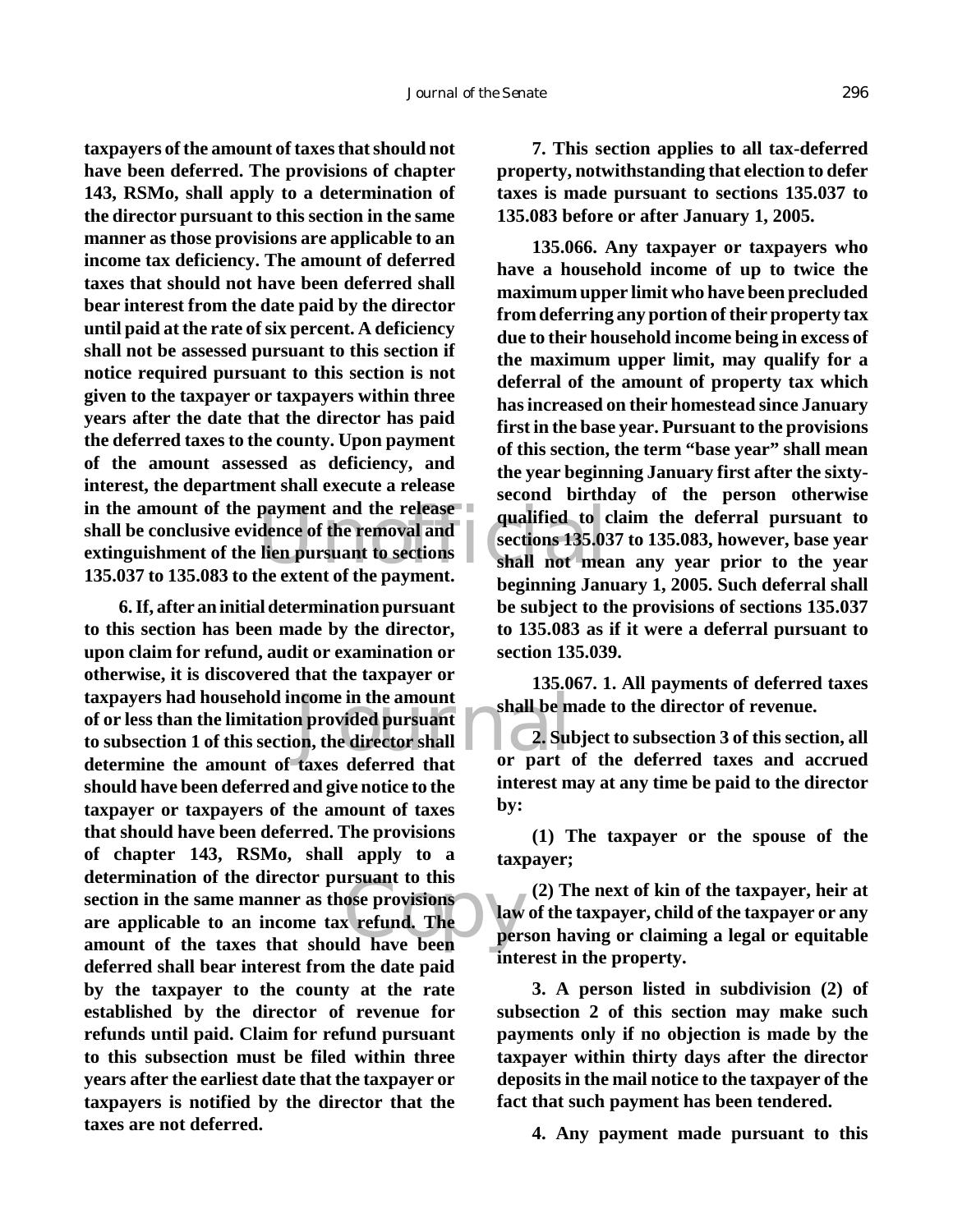**section shall be applied first against accrued interest and any remainder against the deferred taxes. Such payment does not affect the deferred tax status of the property. Unless otherwise provided by law, such payment does not give the person paying the taxes any interest in the property or any claim against the estate, in the absence of a valid agreement to the contrary.**

**5. The provisions of subsection 4 of this section notwithstanding, if any taxpayer in the deferral program pays part or all of the current year property tax liability in a timely manner, such payment shall be applied against the principal of the deferred taxes and then against any interest, if applicable.**

Il and the property is no<br>
erral, the director shall<br>
the county in which the<br>
erral, the director shall<br>
(3) The i **6. When the deferred taxes and accrued interest are paid in full and the property is no longer subject to deferral, the director shall prepare and record in the county in which the property is located a satisfaction of deferred property tax lien.**

eclosure proceedings<br>
RSMo, the county<br>
the county treasurer<br>
f revenue from the<br>
this section reasonable expenses incurred by the county as<br>a result of the foreclosure process.<br>2. Immediately upon payment, the county **135.073. 1. If the property on which taxes have been deferred is deeded over to the county at the conclusion of the foreclosure proceedings pursuant to chapter 141, RSMo, the county governing body shall order the county treasurer to pay to the director of revenue from the combined tax collections account the amount of deferred taxes and interest which were not collected by the director of revenue, which payment shall not exceed the amount collected by the foreclosure proceedings minus a result of the foreclosure process.**

**2. Immediately upon payment, the county treasurer shall notify the tax collector of the amount paid to the director for the property which has been deeded to the county.**

**135.075. 1. If the taxpayer who claimed homestead property tax deferral dies, or if a spouse who continued the deferral pursuant to section 135.063 dies, the director of revenue** **may extend the time for payment of the deferred taxes and interest accruing with respect to the taxes becoming due and payable pursuant to subsection 2 of section 135.061 where:**

**(1) The homestead property becomes property of an individual or individuals:**

**(a) By inheritance or devise; or**

**(b) If the individual or individuals are heirs or devisees, as defined pursuant to section 472.010, RSMo, in the course of settlement of the estate;**

**(2) The individual or individuals commence occupancy of the property as a principal residence on or before February fifteenth of the calendar year following the calendar year of death; and**

**(3) The individual or individuals make application to the director for an extension of time for payment of the deferred taxes and interest prior to February fifteenth of the calendar year following the calendar year of death.**

**2. (1) Subject to subdivision (2) of this subsection, an extension granted pursuant to this section shall be for a period not to exceed five years after February fifteenth of the calendar year following the calendar year of death. The terms and conditions under which the extension is granted shall be in accordance with a written agreement entered into by the director and the individual or individuals.**

**(2) An extension granted pursuant to this section shall terminate immediately if:**

**(a) The homestead property is sold or otherwise transferred by any party to the extension agreement;**

**(b) All of the heirs or devisees who are parties to the extension agreement cease to occupy the property as a principal residence; or**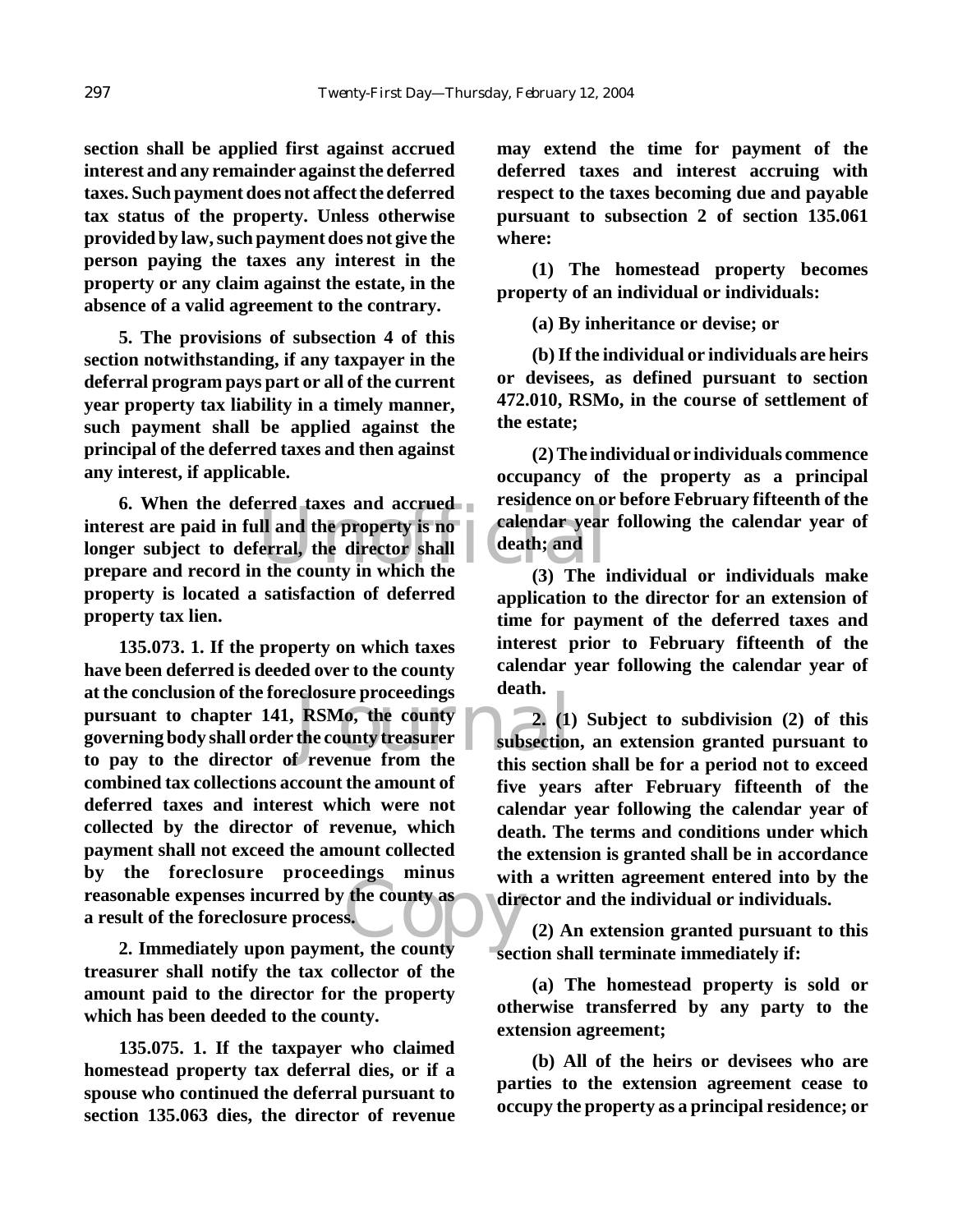**(c) The homestead property, a manufactured structure or floating home, is moved out of the state.**

**3. If the director has reason to believe that the homestead property is not sufficient security for the deferred taxes and interest, the director may require the individual or individuals to furnish a bond conditioned upon payment of the amount extended in accordance with the terms of the extension. The bond shall not exceed an amount double the taxes with respect to which tax extension is granted.**

Suant to subsection 3 of deferral progress<br>terrest shall accrue upon<br>pursuant to subsection of the pursuant to subsection **4. During the period of extension, and until paid, the deferred taxes shall continue to accrue interest in the same manner and at the same rate as provided pursuant to subsection 3 of section 135.045. No interest shall accrue upon interest.**

Fraction by Expenses.<br>
parties shall satisfy<br>
director of the 135 083<br>
to 135 083 **5. When any taxpayer who claimed homestead property tax deferral dies, the spouse, heirs and devisees, as defined pursuant to section 472.010, RSMo, shall within sixty days notify in writing the director of the taxpayer's death. Notification of the director by one of the aforementioned parties shall satisfy the requirements of this subsection.**

**135.077. Nothing in section 135.037 to 135.083 is intended to or shall be construed to:**

**(1) Prevent the collection, by foreclosure, of property taxes which become a lien against tax-deferred property;**

assessments to<br>sments do not<br>x roll; **(2) Defer payment of special assessments to benefitted property which assessments do not** appear on the assessment and tax roll;

**(3) Affect any provision of any mortgage or other instrument relating to land requiring a person to pay property taxes.**

**135.079. After August 28, 2004, it shall be unlawful for any mortgage trust deed or land sale contract to contain a clause or statement which prohibits the owner from applying for** **the benefits of the deferral of homestead property taxes provided in sections 135.037 to 135.083. Any such clause or statement in a mortgage trust deed or land sale contract executed after August 28, 2004, shall be void.**

**135.083. 1. There is hereby established in the state treasury the "Senior Property Tax Deferral Revolving Account" to be used by the director of revenue for the purpose of making the payments to:**

**(1) County tax collectors of property taxes deferred for tax years beginning on or after January 1, 2005, as required by section 135.049;**

**(2) The director for expenses to administer the property tax and special assessment senior deferral programs.**

**2. The funds necessary to make payments pursuant to subsection 1 of this section shall be advanced annually to the director.**

**3. The senior property tax deferral revolving account may include a reserve for payment of department administrative expenses.**

**4. All sums of money received by the director of revenue pursuant to sections 135.037 to 135.083 as repayments of deferred property taxes including the interest accrued pursuant to subsection 3 of section 135.045 shall, upon receipt, be credited to the revolving account for the purposes set forth in sections 135.037 to 135.083 subject to appropriations.**

**5. If there is not sufficient money in the revolving account to make the payments required by subsection 1 of this section, an amount sufficient to make the required payments may be transferred by appropriations from the general revenue fund to the revolving account.**

**6. When the department determines that moneys in sufficient amounts are available in the revolving account, the director shall repay**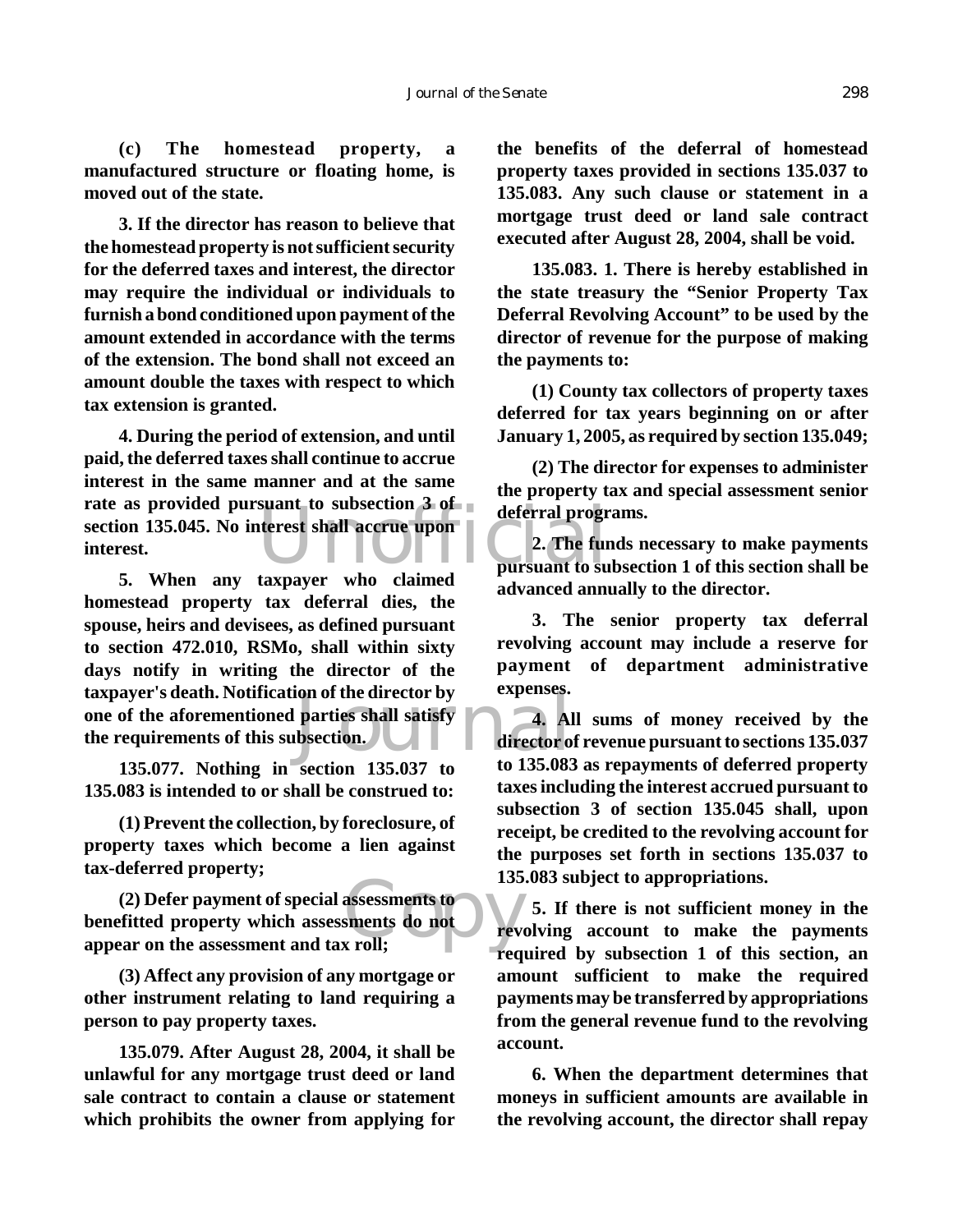**to the general revenue fund the amounts advanced pursuant to subsection 2 of this section or if no such transfer is made by the director, the general assembly may transfer excess funds from the revolving account to the general revenue fund. The moneys used to repay the general revenue fund pursuant to this section shall not be considered as part of the calculation of total state revenue. The provisions of section 33.080, RSMo, to the contrary notwithstanding, moneys in the revolving account shall not lapse to general revenue.**

issue revenue bonds pursuant to sections 1<br>
of this act."; and<br>
Further amend said bill, page 7, section<br>
Further amend said bill, page 7, section **7. If there are insufficient funds in the general revenue to provide the necessary funding to the revolving account established in this section, the commissioner of administration may issue revenue bonds pursuant to sections 1 to 6 of this act.**"; and

137.106, line 27 of said page, by inserting after all of said line the following:

 "**Section 1. As used in sections 1 to 6 of this act, the following words and phrases mean:**

(1) "Commissioner", the commissioner of incurring<br>
inistration;<br>
(2) "Revenue bonds", bonds issued pursuant **administration;**

ed after providing revenue for such conving account;<br>
(3) "Revolving account", the senior **(2) "Revenue bonds", bonds issued hereunder for the purposes herein authorized and payable, both as to principal and interest, solely and only out of the net income and revenues arising from the operation of the revolving account for which the bonds are issued after providing revenue for such revolving account;**

**property tax deferral revolving account established pursuant to section 135.083, RSMo.**

**Section 2. For the purpose of providing funds for the revolving account, the commissioner may issue and sell revenue bonds, as herein defined, in an amount not to exceed the estimated revenue required to reasonably maintain the revolving account, including costs** **necessarily incidental thereto. At the time of the issuance of the bonds, the commissioner shall pledge the net income and revenues of the revolving account to the payment of the bonds, both principal and interest, and shall covenant to fix, maintain and collect the reasonable rates and charges for the use of the revolving account that in the judgment of the commissioner will provide revenues sufficient to pay the reasonable cost of operating and maintaining the revolving account; to provide and maintain an interest and sinking fund in an amount adequate promptly to pay the principal of and interest on such bonds; to provide a reasonable reserve fund; and to provide a reasonable fund for depreciation.**

**Section 3. Any bonds issued under and pursuant to sections 1 to 6 of this act shall not be deemed to be an indebtedness of the state of Missouri or of the commissioner, or of the individual members of the office of administration, and shall not be deemed to be an indebtedness within the meaning of any constitutional or statutory limitation upon the incurring of indebtedness.**

**Section 4. 1. Bonds issued under and pursuant to the provisions of sections 1 to 6 of this act shall be of such denomination or denominations, shall bear such rate or rates of interest not to exceed fifteen percent per annum, and shall mature at such time or times within forty years from the date thereof, as the commissioner determines. The bonds may be either serial bonds or term bonds.**

**2. Serial bonds may be issued with or without the reservation of the right to call them for payment and redemption in advance of their maturity, upon the giving of such notice, and with or without a covenant requiring the payment of a premium in the event of such payment and redemption prior to maturity, as the commissioner determines.**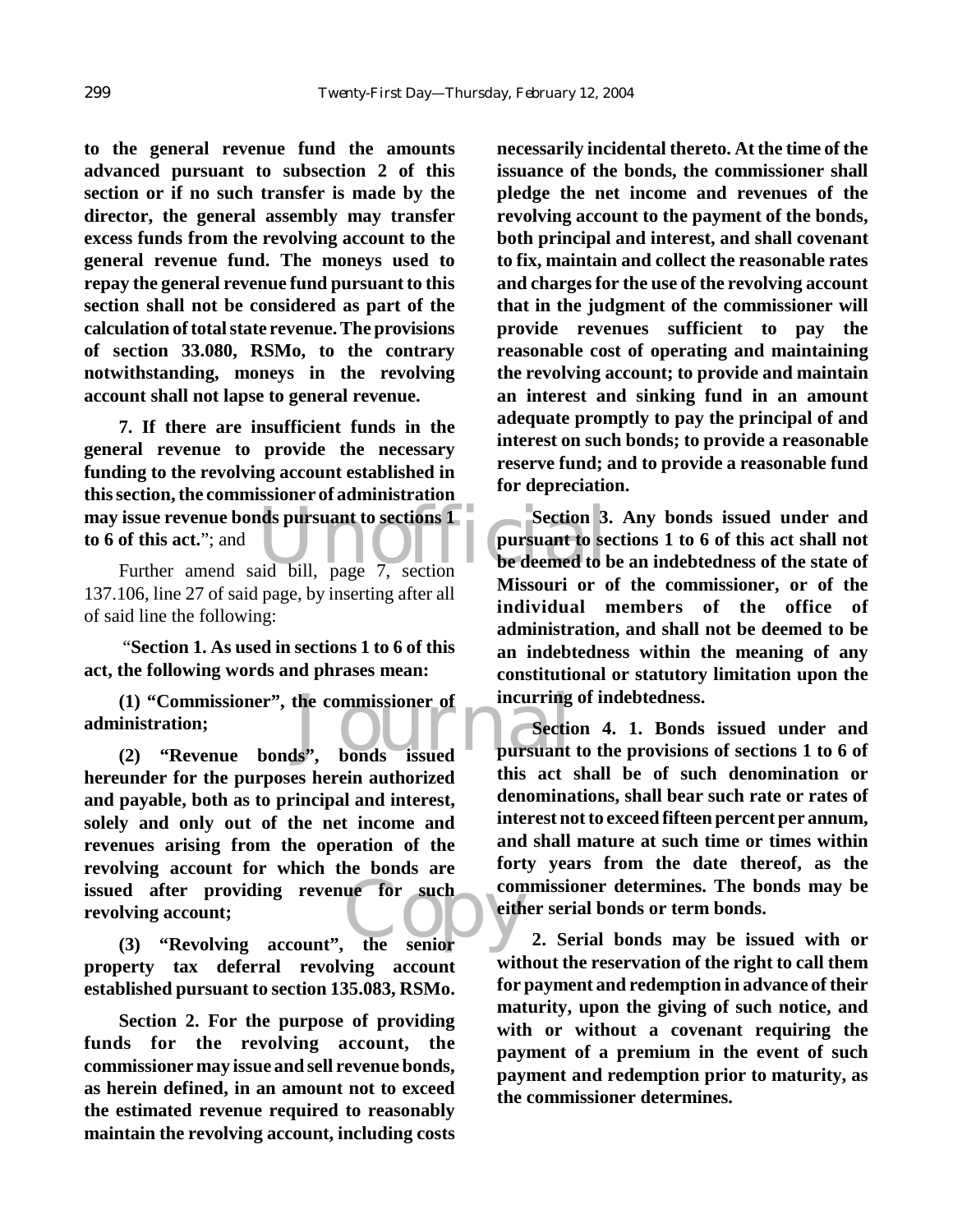**3. Term bonds shall contain a reservation of the right to call them for payment and redemption prior to maturity at such time or times and upon the giving of such notice, and upon the payment of such premium, if any, as the commissioner determines.**

ic sale and without the giving of notice as to refund when provided.<br> **5. The bonds, when issued and sold, shall be** be provisions be provided in **4. The bonds, when issued, shall be sold at public sale for the best price obtainable after giving such reasonable notice of such sale as may be determined by the commissioner, but in no event shall such bonds be sold for less than ninety-eight percent of the par value thereof, and accrued interest. Any such bonds may be sold to the United States of America or to any agency or instrumentality thereof, at a price not less than par and accrued interest, without public sale and without the giving of notice as herein provided.**

**negotiable instruments within the meaning of the law merchant and the negotiable instruments law, and the interest thereon shall be exempt from income taxes under the laws of the state of Missouri.**

payment of<br>
of sections 1 to 6 of<br>
n whole or in part, in<br>
payable f **Section 5. 1. The revenue bonds issued pursuant to the provisions of sections 1 to 6 of this act may be refunded, in whole or in part, in any of the following circumstances:** 

Fracture 1 provided for their payment to pay such<br>
the is and the interest thereon;<br>
(2) When any such bonds are by their terms in the such that **(1) When any such bonds have by their terms become due and payable and there are not sufficient funds in the interest and sinking fund provided for their payment to pay such bonds and the interest thereon;**

**callable for payment and redemption in advance of their date of maturity and are duly called for payment and redemption;**

**(3) When any such bonds are voluntarily surrendered by the holder or holders thereof for exchange for refunding bonds.**

**2. For the purpose of refunding any bonds issued hereunder, including refunding bonds,** **the commissioner may make and issue refunding bonds in the amount necessary to pay off and redeem the bonds to be refunded together with unpaid and past due interest thereon and any premium which may be due under the terms of the bonds, together also with the cost of issuing the refunding bonds, and may sell the same in like manner as is herein provided for the sale of revenue bonds, and with the proceeds thereof pay off, redeem and cancel the old bonds and coupons that have matured, or the bonds that have been called for payment and redemption, together with the past due interest and the premium, if any, due thereon, or the bonds may be issued and delivered in exchange for a like par value amount of bonds to refund which the refunding bonds were issued. No refunding bonds issued pursuant to the provisions of sections 1 to 6 of this act shall be payable in more than forty years from the date thereof or shall bear interest at a rate in excess of six percent per annum.**

**3. The refunding bonds shall be payable from the same sources as were pledged to the payment of the bonds refunded thereby and, in the discretion of the commissioner, may be payable from any other sources which under sections 1 to 6 of this act may be pledged to the payment of revenue bonds issued hereunder. Bonds of two or more issues may be refunded by a single issue of refunding bonds.**

**Section 6. The commissioner may prescribe the form, details and incidents of the bonds, and make the covenants that in the commissioner's judgment are advisable or necessary properly to secure the payment thereof; but the form, details, incidents and covenants shall not be inconsistent with any of the provisions of sections 1 to 6 of this act. Such bonds may have the seal of the commissioner impressed thereon or affixed thereto or imprinted or otherwise reproduced thereon. If such bonds shall be authenticated by the bank or trust company acting as registrar for such bonds by the**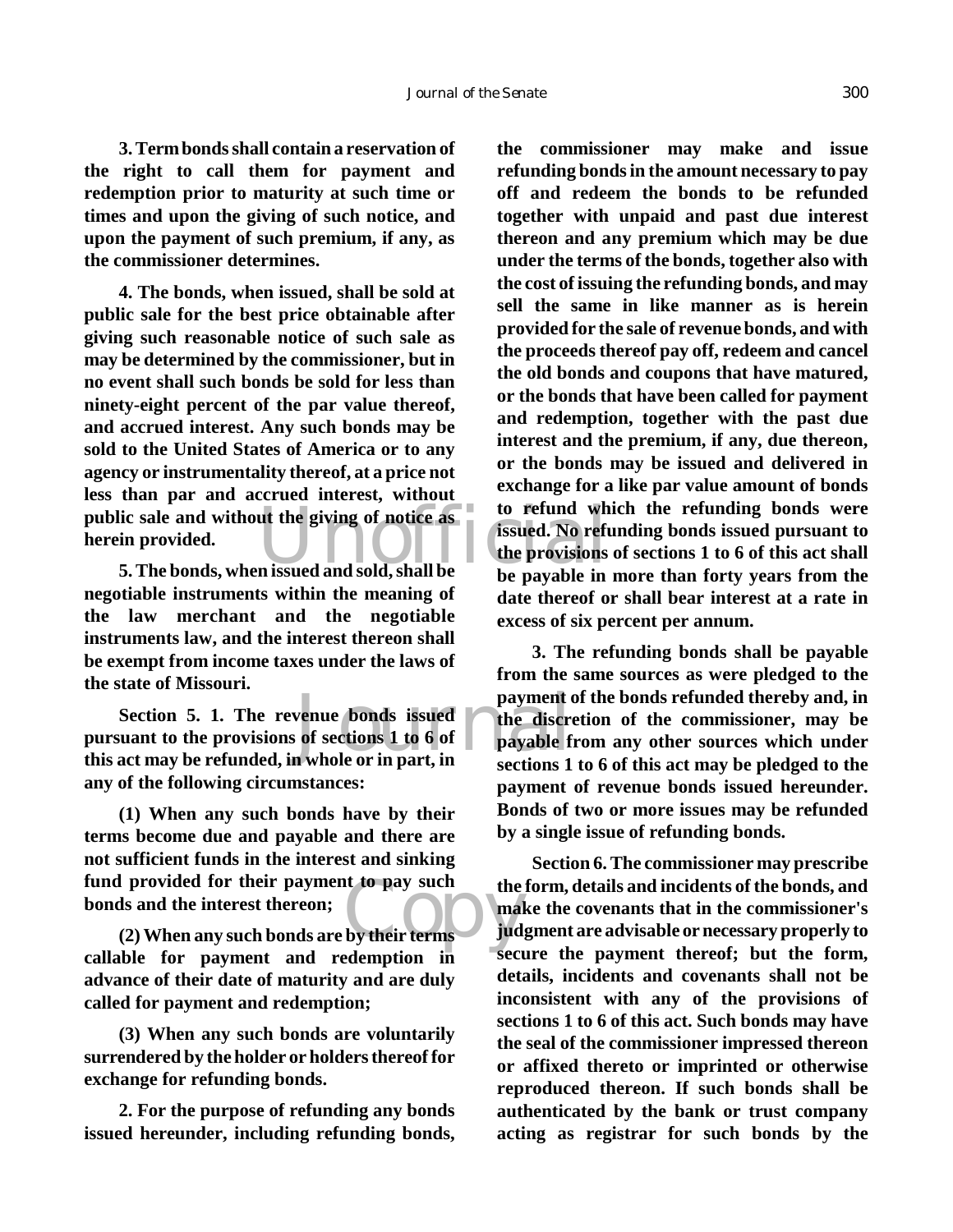**and changes for and changes of the set of the set of the set of the performance of the set of the set of the set of the set of the set of the set of the set of the set of the set of the set of the set of the set of the se manual signature of a duly authorized officer or employee thereof, the duly authorized officers of the commissioner executing and attesting such bonds, may all do so by facsimile signature provided such signatures have been duly filed as provided in the uniform facsimile signature of public officials law, sections 105.273 to 105.278, RSMo, when duly authorized by resolution of the commissioner and the provisions of section 108.175, RSMo, shall not apply to such bonds. The holder or holders of any bond or bonds issued hereunder or of any coupons representing interest accrued thereon may, by proper civil action either at law or in equity, compel the commissioner to perform all duties imposed upon him or her by the provisions of sections 1 to 6 of this act, including the making and collecting of sufficient rates and charges for the use of the project for which the bonds were issued, and also to enforce the performance of any and all other covenants made by the commissioner in the issuance of the bonds.**"; and

Further amend the title and enacting clause accordingly.

Senator Goode moved that the above Absent-<br>
Indian Market Absent-<br>
Senator Shields assumed the Chair. amendment be adopted, which motion prevailed.

Senator Shields assumed the Chair.

Senator Bray offered **SA 2**, which was read:

## SENATE AMENDMENT NO. 2

BIIL NO. 750,<br>
y inserting after<br>
disabled". Amend Senate Substitute for Senate Committee Substitute for Senate Bill No. 730, Page 1, Section 137.106, Line 11, by inserting after "credit", the following: "**or who is disabled**".

Senator Bray moved that the above amendment be adopted, which motion prevailed.

Senator Gross moved that **SS** for **SCS** for **SB 730**, as amended, be adopted, which motion prevailed.

On motion of Senator Gross, **SS** for **SCS** for **SB 730**, as amended, was declared perfected and ordered printed.

#### **THIRD READING OF SENATE BILLS**

Senator Bartle moved that **SB 980**, with **SCS**, be called from the Consent Calendar and taken up for 3rd reading and final passage, which motion prevailed.

**SCS** for **SB 980** was again taken up.

Senator Bartle moved that **SCS** for **SB 980** be adopted, which motion prevailed.

On motion of Senator Bartle, **SCS** for **SB 980** was read the 3rd time and passed by the following vote:

| YEAS—Senators |                |                |             |
|---------------|----------------|----------------|-------------|
| Bartle        | Bland          | <b>Bray</b>    | Callahan    |
| Caskev        | Cauthorn       | Champion       | Childers    |
| Clemens       | Coleman        | Dolan          | Dougherty   |
| Foster        | <b>Gibbons</b> | Goode          | Griesheimer |
| Gross         | Jacob          | Kennedy        | Kinder      |
| Klindt        | Loudon         | Mathewson      | Nodler      |
| Ouick         | Russell        | Scott          | Shields     |
| Steelman      | Vogel          | $Yeckel$ $-31$ |             |
|               |                |                |             |

NAYS—Senators—None

Absent—Senators Stoll Wheeler-2

Absent with leave—Senator Days—1

The President declared the bill passed.

On motion of Senator Bartle, title to the bill was agreed to.

Senator Bartle moved that the vote by which the bill passed be reconsidered.

Senator Gibbons moved that motion lay on the table, which motion prevailed.

#### **INTRODUCTION OF BILLS**

The following Bills were read the 1st time and ordered printed:

#### **SB 1246**–By Quick.

An Act to repeal section 64.335, RSMo, and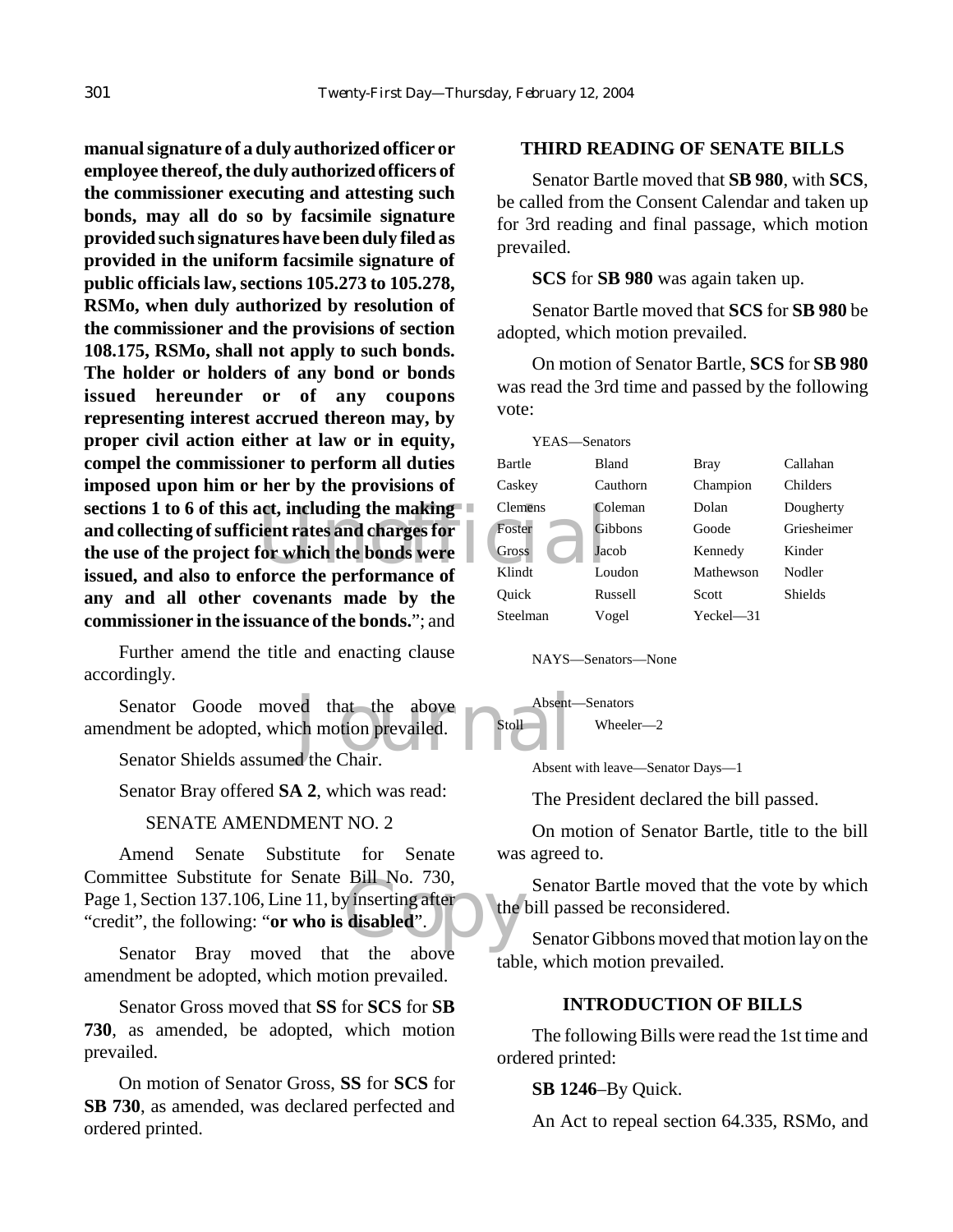to enact in lieu thereof one new section relating to authority of park rangers in certain counties.

#### **SB 1247**–By Dougherty and Kennedy.

An Act to repeal section 105.711, RSMo, and to enact in lieu thereof one new section relating to the state legal expense fund.

#### **SB 1248**–By Callahan.

An Act to repeal section 105.520, RSMo, and to enact in lieu thereof eleven new sections relating to certain employment rights for emergency response personnel.

#### **SB 1249**–By Champion.

e purchasing.<br>
OFFIC Senator Gi An Act to repeal sections 34.010 and 34.070, RSMo, and to enact in lieu thereof three new sections relating to state purchasing.

#### **SB 1250**–By Scott.

An Act to repeal section 414.560, RSMo, and to enact in lieu thereof one new section relating to Missouri propane education and research council.

#### **SB 1251**–By Dolan.

All Act to repeal sections 501.055, 501.057, bear Ms. SpR<br>301.058, 301.130, 307.350, and 307.365, RSMo, The Ru<br>and to enact in lieu thereof nine new sections<br>relating to motor vehicles, with a contingent An Act to repeal sections 301.055, 301.057, 301.058, 301.130, 307.350, and 307.365, RSMo, and to enact in lieu thereof nine new sections effective date.

#### **REPORTS OF STANDING COMMITTEES**

Senator Gibbons, Chairman of the Committee on Rules, Joint Rules, Resolutions and Ethics, submitted the following report:

Example 2016<br>
Integral on Rules, Character on Rules, Character and Character and Character and Character and Character and Character and Character and Character and Character and Character and Character and Character and C Mr. President: Your Committee on Rules, Joint Rules, Resolutions and Ethics, to which was referred **SCR 34**, begs leave to report that it has considered the same and recommends that the concurrent resolution do pass.

## **INTRODUCTION OF BILLS**

The following Bills were read the 1st time and ordered printed:

#### **SB 1252**–By Mathewson.

An Act to amend chapter 577, RSMo, by adding thereto one new section relating to restitution for emergency response costs.

**SB 1253**–By Mathewson, Wheeler, Shields, Callahan, Bartle and Bland.

An Act to repeal section 353.020, RSMo, and to enact in lieu thereof one new section relating to urban redevelopment.

#### **RESOLUTIONS**

Senator Steelman offered Senate Resolution No. 1324, regarding the Seventy-sixth Birthday of Mandleen Hanson-Hayes, which was adopted.

## **COMMUNICATIONS**

Senator Gibbons submitted the following:

February 12, 2004

Ms. Terry Spieler

Secretary of the Senate

Room 325, State Capitol Building

Jefferson City, MO 65101

Dear Ms. Spieler:

The Rules, Joint Rules, Resolutions and Ethics Committee met today in the Senate Lounge. All members present voted unanimously to approve the 92nd General Assembly's Health and Wellness Caucus.

A list of members is attached.

Your truly, /s/ Michael R. Gibbons

MICHAEL R. GIBBONS

Health and Wellness Caucus:

Sarah H. Steelman Ken Jacob Charlie Shields Mike Gibbons Peter Kinder Charles Wheeler Matt Bartle **Jon Dolan** Bill Foster Rita Heard Days

## **INTRODUCTIONS OF GUESTS**

Senator Champion introduced to the Senate, Trudy and Roy Pischer, and Ann Tucker, representing Boys and Girls Town of Missouri, Springfield.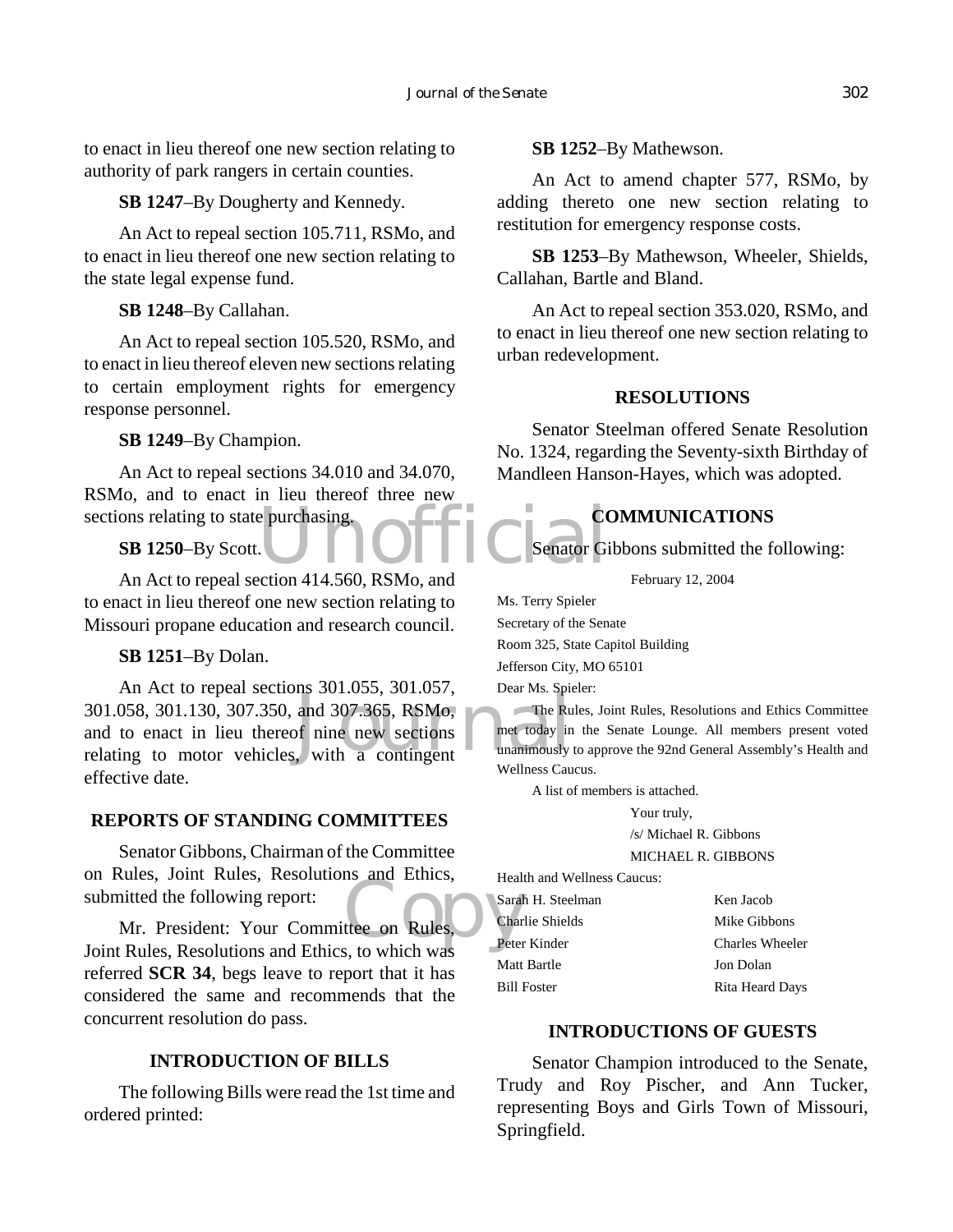Senator Steelman introduced to the Senate, Carol Scherf, Norm Petrie, Cathy Dace, Angela, Churnesia, Amanda, Hailey, Samantha, Christian, Tiffanie, Chris, Casey and Zack, representing Boys and Girls Town of Missouri, St. James.

Senator Gibbons introduced to the Senate, his wife, Liz, Kirkwood; and Sanford N. McDonnell, Clayton.

Senator Jacob introduced to the Senate, the Physician of the Day, Dr. Mike Perry, M.D., Columbia.

On motion of Senator Gibbons, the Senate adjourned until 3:00 p.m., Monday, February 16, 2004.

# SENATE CALENDAR  $\overline{\phantom{a}}$

## TWENTY-SECOND DAY–MONDAY, FEBRUARY 16, 2004  $\overline{\phantom{a}}$

FORMAL CALENDAR<br>SECOND READING OF SENATE BILLS FORMAL CALENDAR

SB 1156-Caskey SB 1190-Caskey SB 1236-Kennedy, et al SB 1237-Bartle SB 1238-Days and Bray SB 1239-Callahan SB 1240-Griesheimer SB 1241-Yeckel SB 1242-Wheeler SB 1243-Wheeler SB 1244-Coleman SB 1245-Wheeler

Journ<sup>SB 1250-</sup> SB 1246-Quick SB 1247-Dougherty and Kennedy SB 1248-Callahan SB 1249-Champion SB 1250-Scott SB 1251-Dolan SB 1252-Mathewson SB 1253-Mathewson, et al SJR 43-Klindt SJR 46-Bartle SJR 47-Cauthorn

IRD READING OF SE THIRD READING OF SENATE BILLS

SS for SB 1000-Bartle (In Fiscal Oversight) SCS for SBs 1144, 919 & 874-Dolan, et al SS for SB 732-Gross

#### SENATE BILLS FOR PERFECTION

SJR 44-Dolan, with SCS SB 933-Yeckel, et al